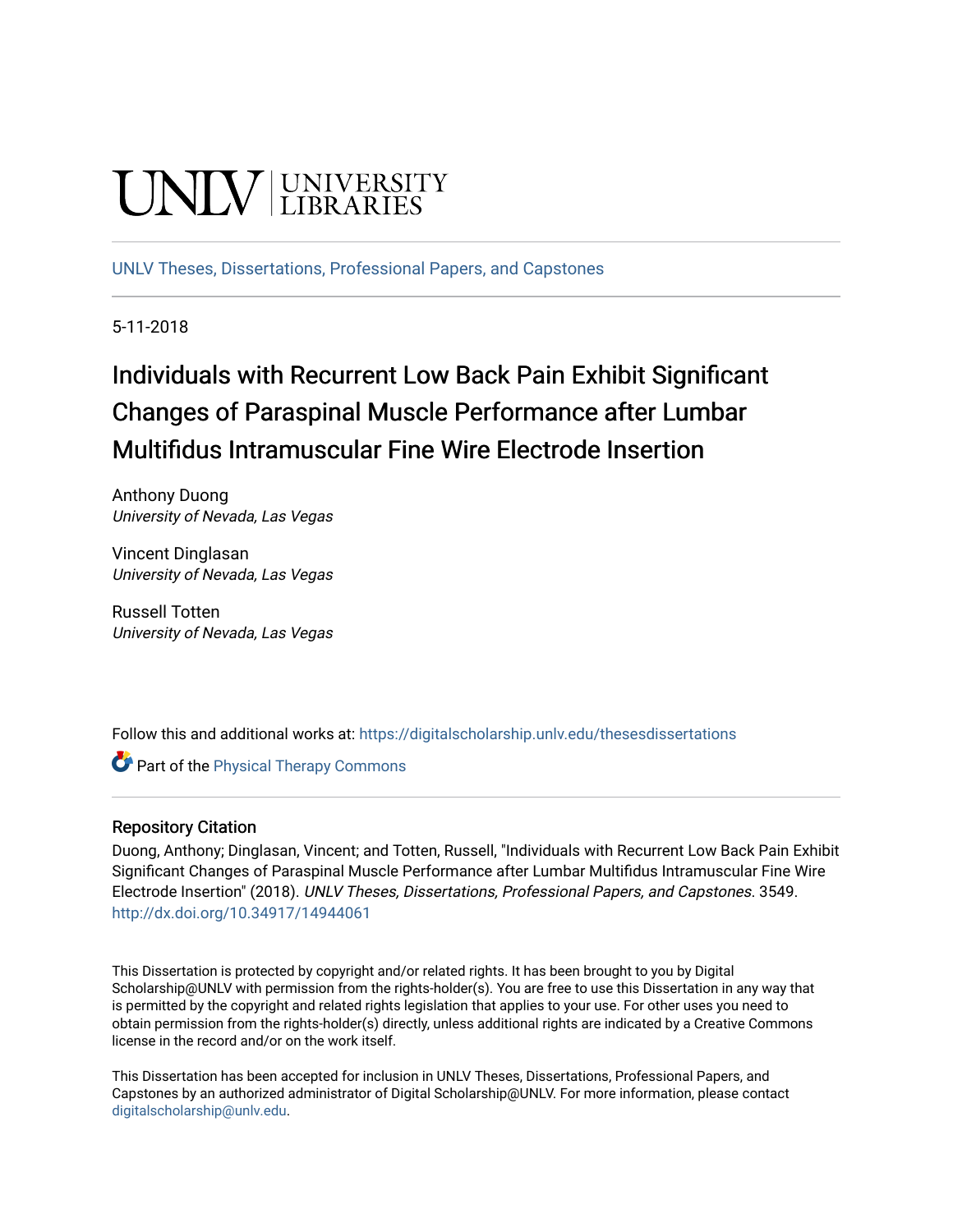## INDIVIDUALS WITH RECURRENT LOW BACK PAIN EXHIBIT SIGNIFICANT CHANGES OF PARASPINAL MUSCLE PERFORMANCE AFTER LUMBAR MULTIFIDUS INTRAMUSCULAR FINE WIRE ELECTRODE INSERTION

By

Vincent Dinglasan

Anthony Duong

Russell Totten

A doctoral project submitted in partial fulfillment

of the requirements for the

Doctorate of Physical Therapy

Department of Physical Therapy

School of Allied Health Sciences

Division of Health Sciences

The Graduate College

University of Nevada, Las Vegas

May 2018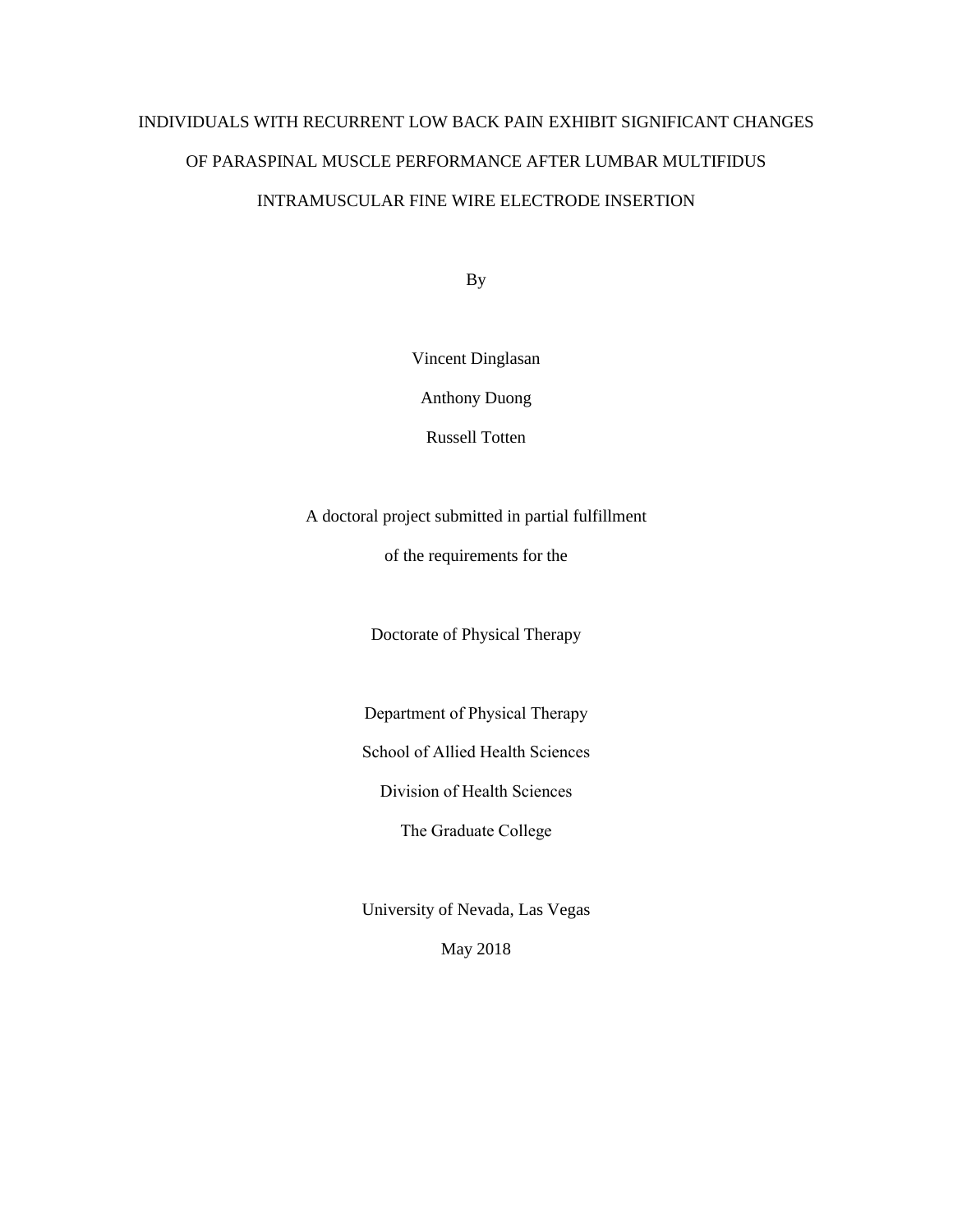Copyright 2018 by Vincent Dinglasan, Anthony Duong, and Russell Totten

All rights reserved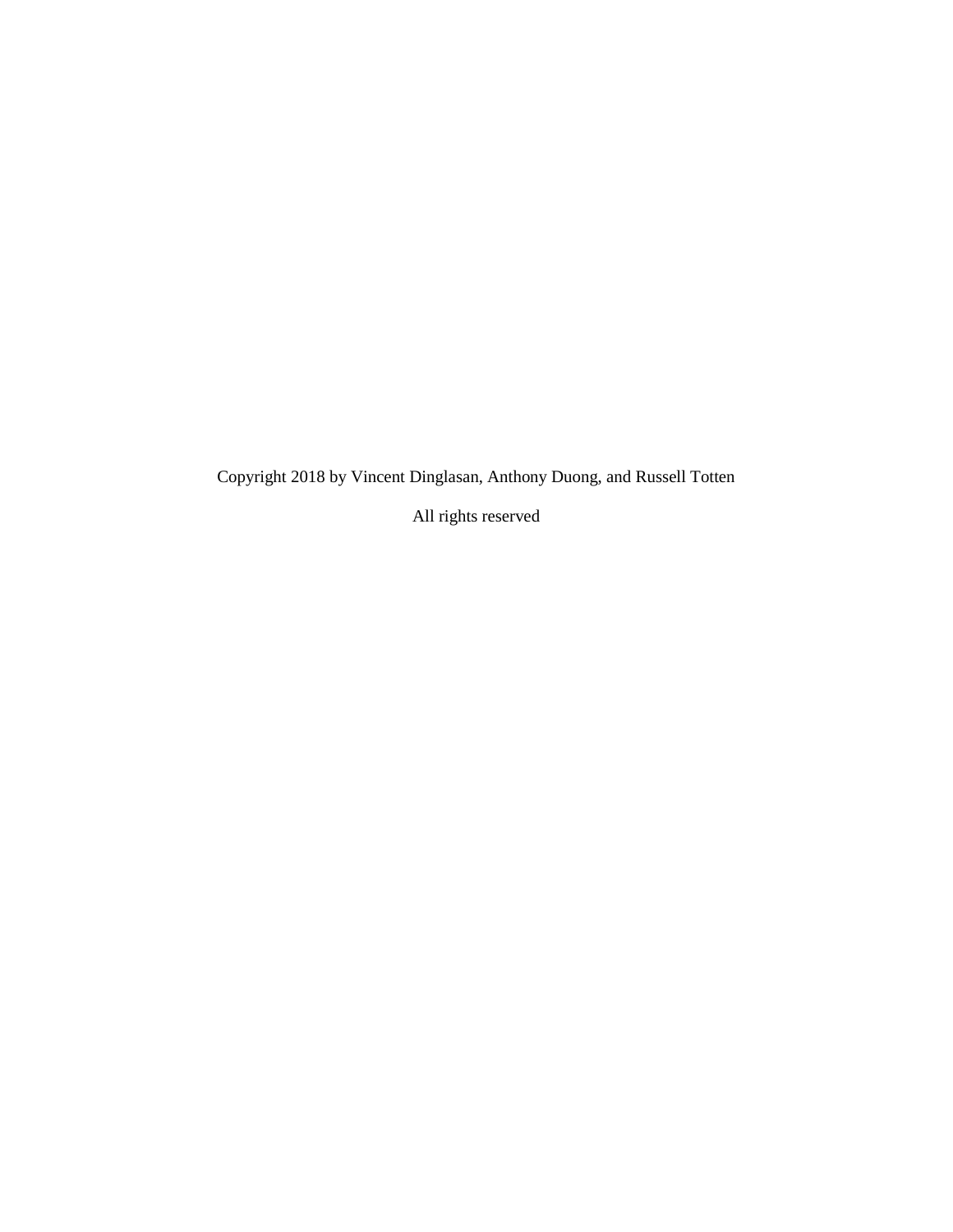

### **Doctoral Project Approval**

The Graduate College The University of Nevada, Las Vegas

May 11, 2018

This doctoral project prepared by

Vincent Dinglasan

Anthony Duong

Russell Totten

entitled

Individuals with Recurrent Low Back Pain Exhibit Significant Changes of Paraspinal Muscle Performance after Lumbar Multifidus Intramuscular Fine Wire Electrode Insertion

is approved in partial fulfillment of the requirements for the degree of

Doctor of Physical Therapy Department of Physical Therapy

Daniel Young, Ph.D. *Research Project Advisor*

Merrill Landers, Ph.D. *Chair, Department of Physical Therapy*

Daniel Young, Ph.D. *Kathryn Hausbeck Korgan, Ph.D. Research Project Coordinator Graduate College Dean*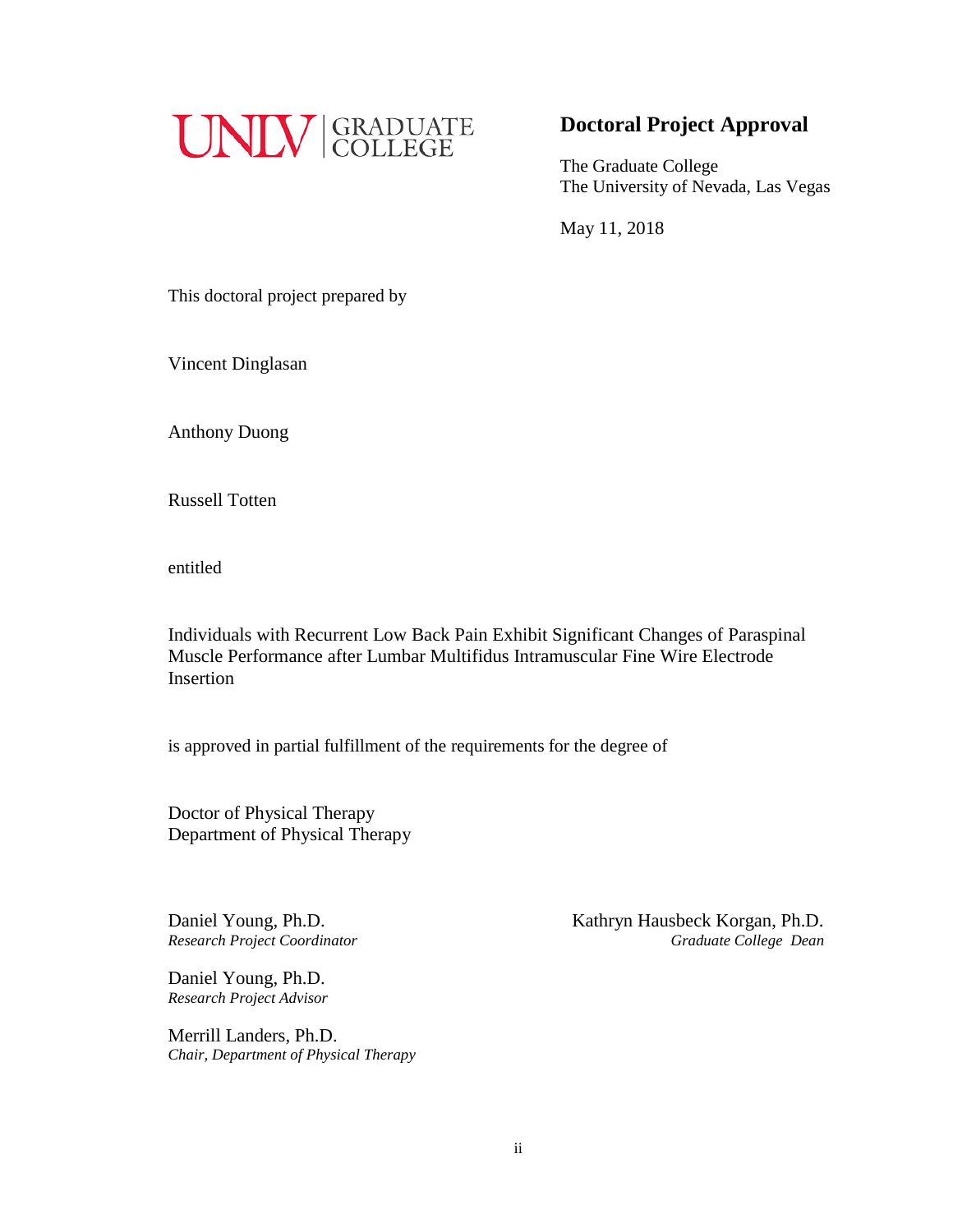#### ABSTRACT

STUDY DESIGN: Case control study.

BACKGROUND: Recurrent low back pain (RLBP) is associated with paraspinal muscle dysfunction. Intramuscular electromyography (EMG) is a common tool for studying activation of the deep lumbar paraspinal muscles such as multifidi muscles, but it is currently currently unclear how muscle performance and activation are affected by the pain and micro-injury associated with intramuscular finewire electrode (IFWE) insertion and how it interacts with the presence of RLBP.

OBJECTIVES: The purpose of this study was to examine how IFWE insertion into the lumbar multifidus affects paraspinal muscle strength and endurance in subjects with and without RLBP.

METHODS: Forty subjects aged 18 - 40 were recruited; 20 subjects with a history of RLBP were compared with a group of 20 age-matched controls with no RLBP. Paraspinal extensor strength and endurance were measured under three conditions over three testing days. On Day 1, the baseline condition (BL), we obtained preliminary measures of discomfort, force production, endurance, and muscle activation. On Days 2 and 3, the participants randomly alternated between the two experimental conditions: (i) a wire-in condition (WI) in which the IFWE was inserted and remained within the muscle and (ii) a wire-out condition (WO) in which the IFWE was inserted and immediately removed. Participants were blinded to the order of the fine-wire conditions. Subjective pain levels were recorded via the Visual Analog Scale at specific time points throughout the testing protocol. RESULTS: Individuals with RLBP showed a significant decrease in strength in both conditions that

involved IFWE insertion. Controls showed no significant difference in strength across conditions. Both groups exhibited similar performance in the endurance test.

CONCLUSION: Our findings indicate IFWE insertion into lumbar multifidus may lead to reduced peak spinal extensor muscle force production in individuals with a history of RLBP compared to healthy controls.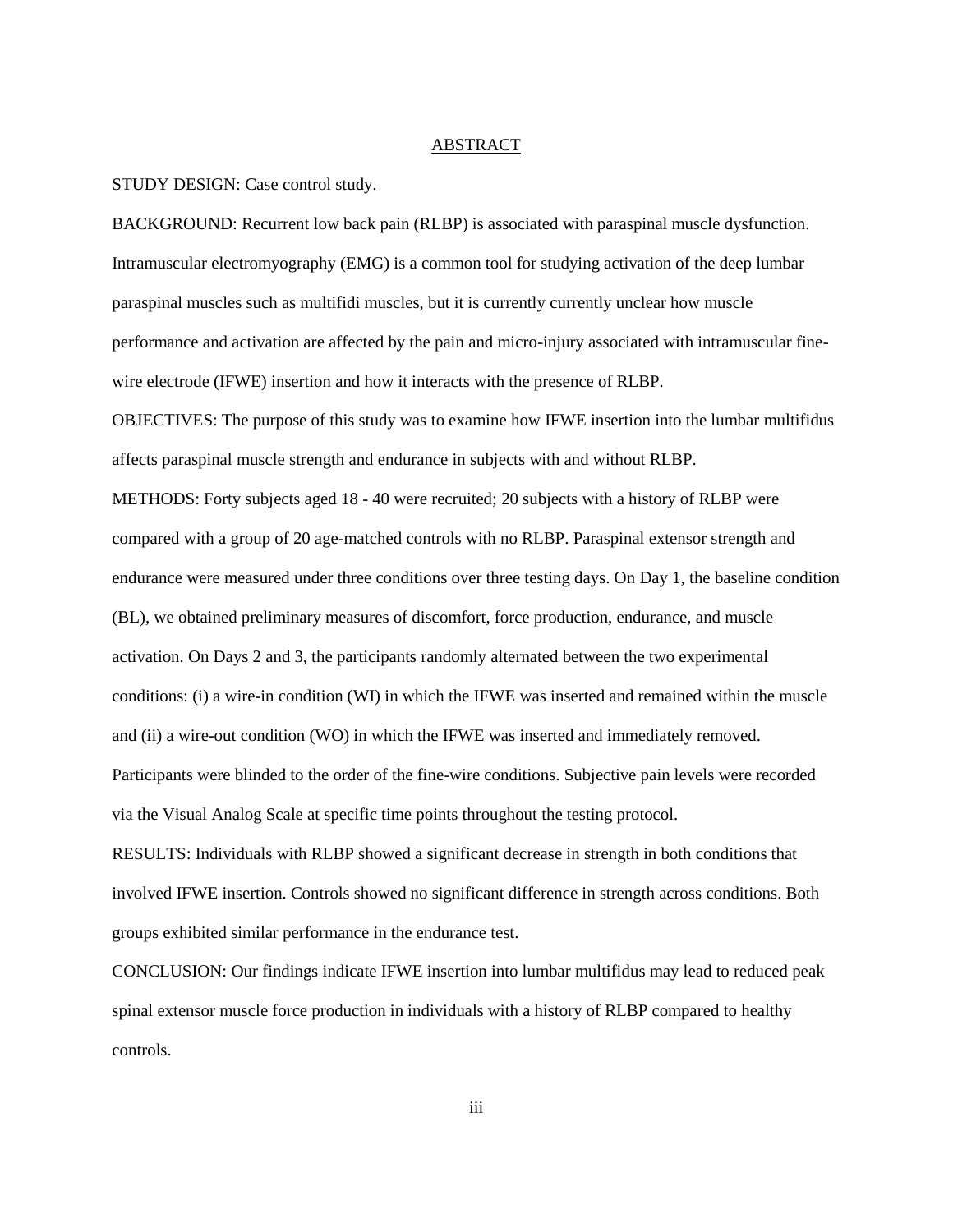#### LEVEL OF EVIDENCE: 2

KEY WORDS: electromyography, low back pain, multifidus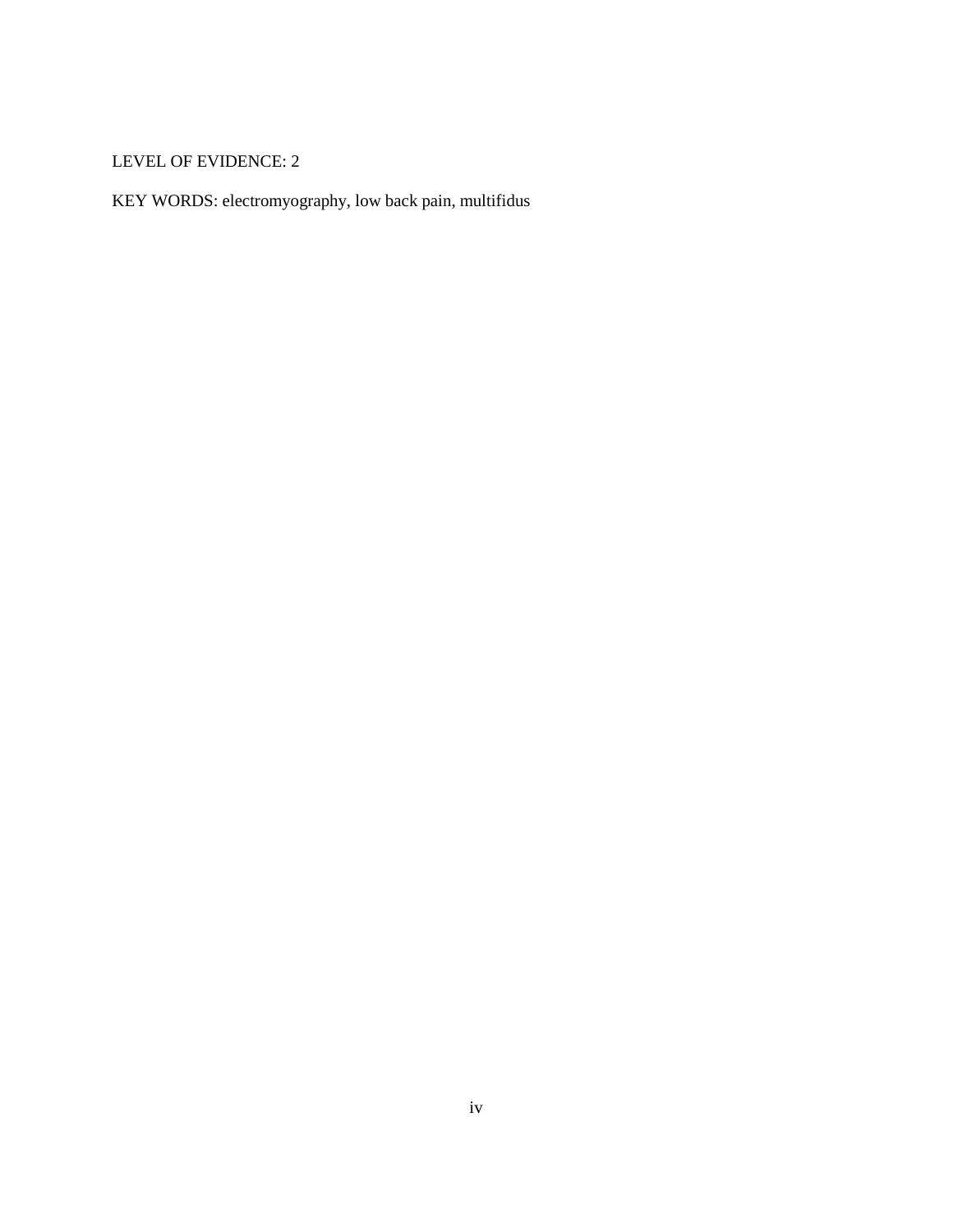#### ACKNOWLEDGMENTS

This research study was made possible by the 2016 University of Nevada, Las Vegas Physical Therapy Student Opportunity Research Grant. The authors would like to thank Szu-Ping Lee, PT, PhD for his excellent guidance as principal investigator of this study and Emilio Puentedura, PT, DPT, PhD, OCS, FAAOMPT for his help and guidance as the co-principal investigator of this study. The authors would also like to thank Dr. Joanne R. Smith, PhD, PT, OCS for her contribution to the study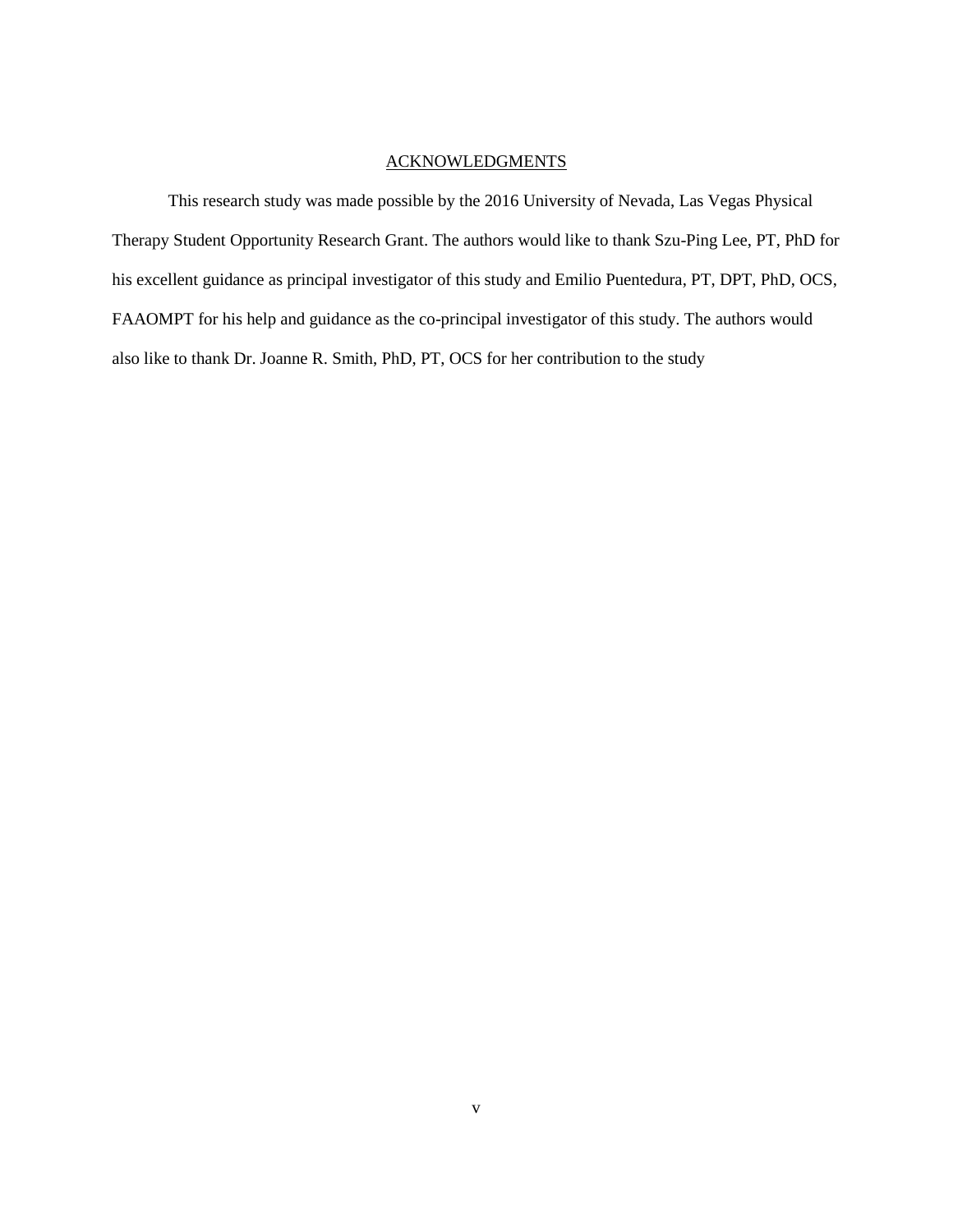| <b>TABLE OF CONTENTS</b> |  |  |
|--------------------------|--|--|
|                          |  |  |
|                          |  |  |
|                          |  |  |
|                          |  |  |
|                          |  |  |
|                          |  |  |
|                          |  |  |
|                          |  |  |
|                          |  |  |
|                          |  |  |
|                          |  |  |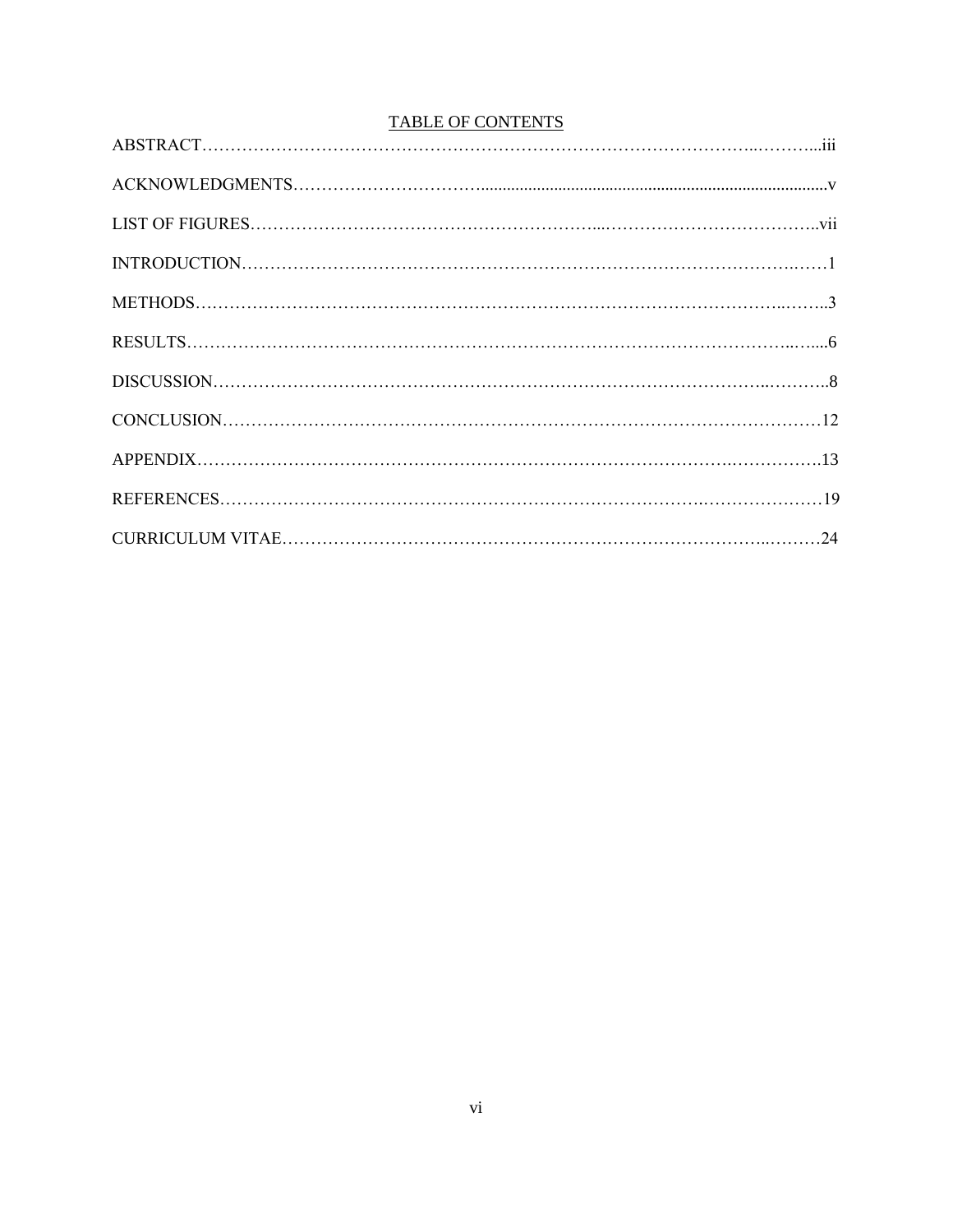### LIST OF FIGURES

| FIGURE 1: Axial ultrasound image and schematic demonstrating insertion of the IFWE (and guide  |  |
|------------------------------------------------------------------------------------------------|--|
|                                                                                                |  |
|                                                                                                |  |
|                                                                                                |  |
| FIGURE 4. Mean average peak torque (Nm) of two groups across three conditions16                |  |
|                                                                                                |  |
| FIGURE 6. Percentage activation of paraspinal muscles as measured by SEMG of two groups across |  |
|                                                                                                |  |
| FIGURE 7. Percentage activation of paraspinal muscles as measured by SEMG of two groups across |  |
|                                                                                                |  |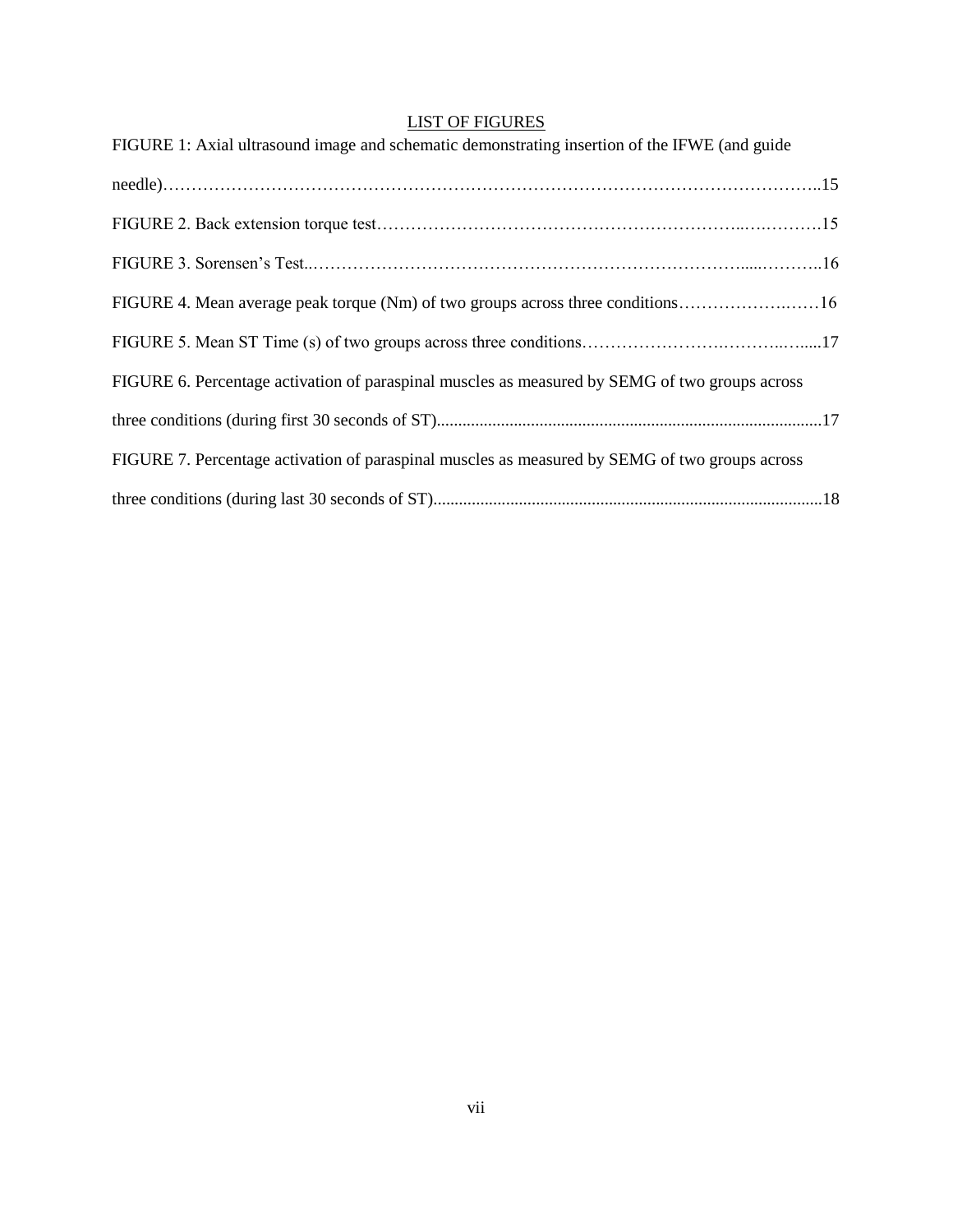#### **INTRODUCTION**

Low back pain affects 84% of the world's population at some point during the lifespan<sup>1</sup>. Many individuals experience recurrent low back pain (RLBP) and persistent impairments and disabilities such as increased back muscle fatigability<sup>2</sup>, decreased strength and endurance<sup>3</sup>, and reduced ability to participate in work and leisure compared to those without RLBP. RLPB is often attributed to weakness of local, deep muscles supporting the spine, particularly the lumbar multifidi<sup>4</sup>. The morphology of the multifidi -- a series of small, short fibers that originate at the transverse processes of each vertebrae and attach to the spinous processes 1-2 levels above -- makes them an important intersegmental stabilizer of the spine<sup>4</sup> . In addition to facilitating spinal motions, the multifidi provide dynamic stability to the intervertebral joints during limb and trunk movements. Researchers have studied the effects of their atrophy<sup>4</sup>, changes in cross-sectional area<sup>5</sup>, neuromuscular control<sup>6</sup>, and activation<sup>7</sup> in relation to the occurrence and severity of RLBP.

A common method used to study muscle activation is electromyography (EMG), which records action potential propagation during muscle contraction. Surface EMG (SEMG) electrodes, when used to assess paraspinal muscle activation, collect from a large area and therefore may be subject to "cross talk" from superficial and adjacent muscles. Stokes et al. found that SEMG is susceptible to crosstalk signals from surrounding, superficial musculature during voluntary contraction of the multifidus<sup>8</sup>. The more superficial paraspinal muscles, e.g. erector spinae, act to produce larger movements such as gross spinal extension due to their longer lever arms, while the deeper, intersegmental multifidi have a greater role in spinal stability<sup>9</sup>. The two muscle groups serve different mechanical functions, yet both are recruited and active during lumbar extension<sup>10</sup>. Therefore, SEMG is not ideal for measuring activation of the deeper multifidi muscles. Researchers of RLBP often use intramuscular fine-wire EMG electrodes (IFWE) to specific assess activation of mutifidi.

While SEMG has been shown to be inconsistent in measuring activation of deep spinal muscles such as multifidus when compared to  $IFWE<sup>8</sup>$ , the use of IFWE may produce unintended side effects due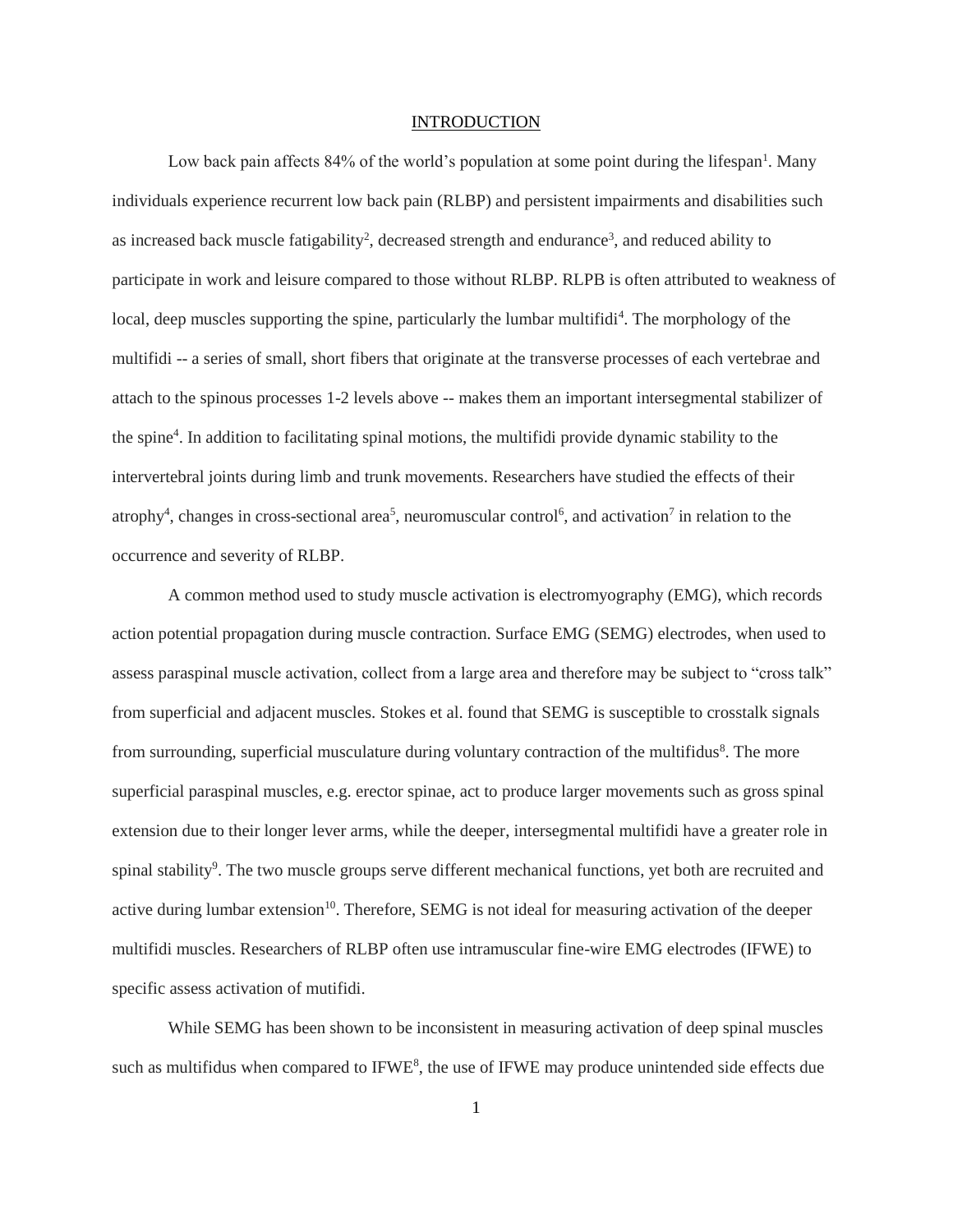to the pain and tissue damage caused by insertion of the needle used to guide the IFWE into the target muscle, or the discomfort due to the presence of IFWE during muscle contraction. These factors may alter muscle performance, especially during high levels of exertion. This is especially significant for patients with RLBP who may exhibit altered sensitivity to nociceptive stimuli<sup>11,12</sup>. To validate the use of IFWE insertion for studying multifidus activation during activities that require high level of paraspinal muscle activation, this potentially confounding factor must be investigated.

In addition to altered sensation, it is possible that individuals with RLBP may develop unfavorable beliefs for pain perceptions localized to the lower back region. Waddell et al. discuss the misconception common among individuals with RLBP that pain is readily associated with tissue damage<sup>13</sup>. Nociception, defined as afferent neural activity transmitting sensory information about noxious stimuli, is distinct from pain, which is an interpreted conscious perception that can exist with or without nociception<sup>14</sup>. Pain experienced in individuals with RLBP may not be related to a physical impairment, but rather a psychological or cognitive-behavioral impairment. Fear of reproducing pain and causing further injury can lead people experiencing RLBP to avoid strong paraspinal muscle recruitment.

There is currently no research investigating how the insertion and presence of the IFWE affect muscle performance in individuals with RLBP during high exertion muscle contractions. Therefore, the purpose of this study was to determine how the insertion and presence of IFWE affect paraspinal muscle strength, endurance and muscle activation in this population. This study would improve our understanding of the relationship between focal tissue damage (e.g., IFWE), perceived pain level, and muscle performance in people with RLBP. It is important to investigate these factors since they can confound research findings obtained with the IFWE methods. We hypothesized that IFWE insertion would lead to a greater reduction in lumbar extensor strength in individuals with RLBP. Secondly, we hypothesized that IFWE insertion would also lead to reduced lumbar extensor endurance in individuals with RLBP. Finally, we hypothesized that the percent muscle activation of the lumbar extensors during the first and last 30 seconds of the Sorensen's Test (ST) would not differ between groups.

2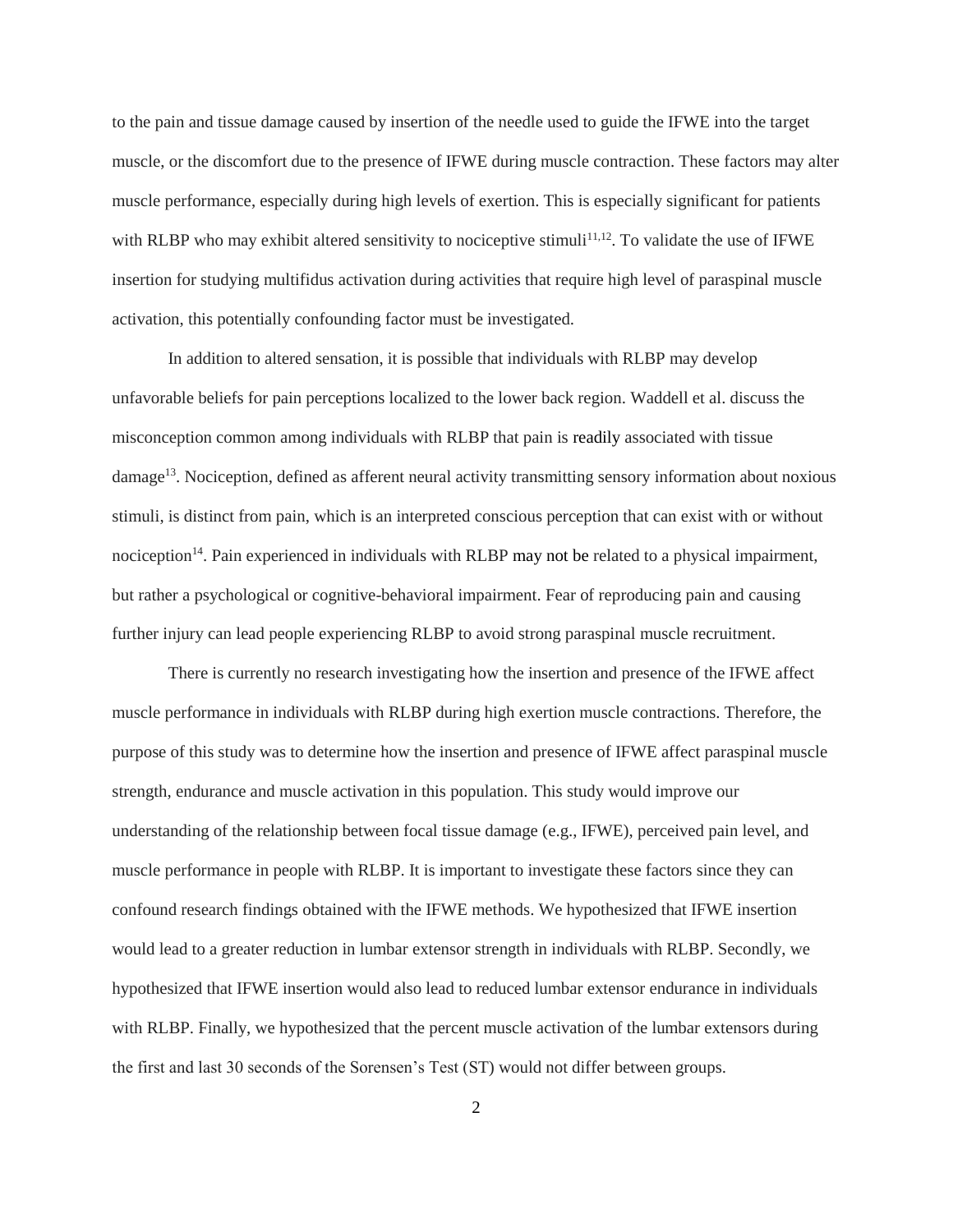#### **METHODS**

#### Subjects

Forty subjects participated in the study (22 male, 18 female). The required number of subjects (20) for each group (control and RLBP) was calculated ( $\alpha$  = 0.05 and  $\beta$  = 0.95) with G\*Power software based on effect size estimated from da Silva et al.<sup>2,15</sup> regarding paraspinal muscle performance in individuals with and without RLBP. Subjects were recruited as a sample of convenience and provided written consent prior to participating. Subjects were included in the RLBP group if they were between the ages of 18 and 40, had a history of recurrent episodes of LBP defined as at least two functionally limiting episodes in the last 6 months, and a current report of visual analog scale (VAS) pain score of 0.5/10 cm or less<sup>16</sup>. The pain level at the time of testing is important to ensure pain did not inhibit muscle activation. Subjects were included in the control group if they were in the same age group and had no history of LBP in the last 6 months that required activity modification or medical care. Exclusion criteria are detailed in Table 4. Subjects were informed of their right to withdraw from the study at any time. The study protocol was approved by the Institutional Review Board of University of Nevada, Las Vegas for Biomedical Research.

Prior to performing the muscle tests, subjects in the RLBP group completed the Fear-Avoidance Beliefs Questionnaire (FABQ) and the Oswestry Disability Index (ODI) to obtain a subjective level of disability during everyday life activities<sup>13,17</sup>. Pain level and laterality of prior LBP episodes were recorded. Each subject's pain level was assessed at different time points during the experiment using the VAS as shown in Table 1.

#### Instrumentation

The Humac NormTM Isokinetic Extremity System (Humac Norm Isokinetic Extremity System; Computer Sports Medicine, Inc., Stoughton, Massachusetts) was used to measure spinal extensor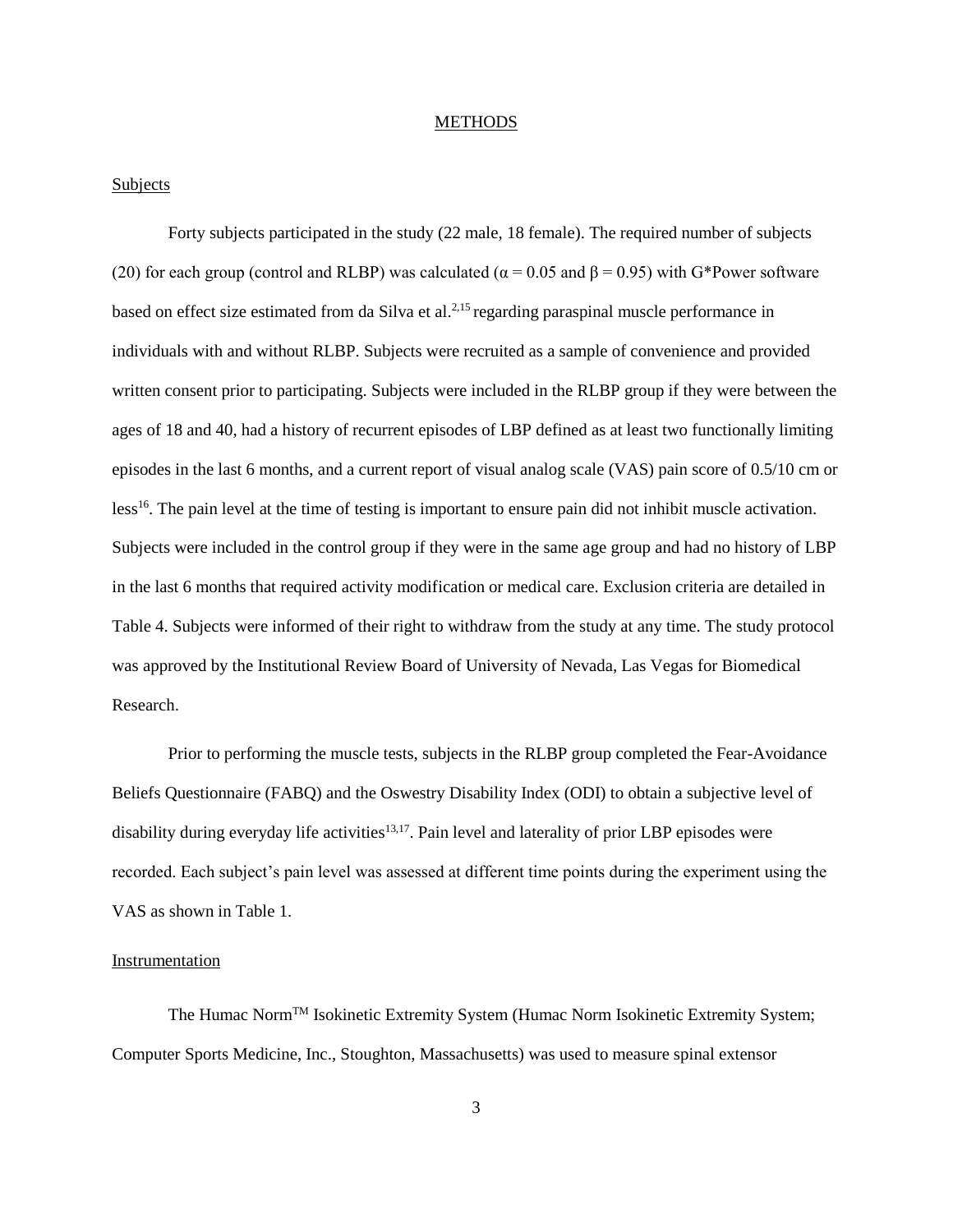strength. A Delysis Trigno<sup>TM</sup> Wireless system (Delsys Trigno Wireless System; Delsys, Inc., Natick, Massachusetts) was used to collect SEMG data. Each sensor had four silver contact electrodes with an inter-electrode distance of 10 mm. EMG signals were collected at a sampling rate of 2000 Hz using a data acquisition software (Vicon Nexus 2, Vicon Motion Systems, Ltd. Oxford, UK). To insert the intramuscular fine wire electrodes (paired hook-wire, insulated nickel alloy wires; Natus Neurology), a 27 gauge, 30 mm hypodermic guide needle was used (Natus Neurology).

#### Procedure

Participants attended three separate days of testing. Each testing day was scheduled 7 to 14 days apart to allow muscle soreness, tissue damage, and effects from the previous session to resolve. Subjects were rescheduled if they reported more than 0.5/10 of pain or soreness on the VAS scale.

On Day 1, the baseline condition (BL), we obtained preliminary measures of discomfort, force production, endurance, and muscle activation. On Days 2 and 3, the participants randomly alternated between the two experimental conditions: (i) a wire-in condition (WI) in which the IFWE was inserted and remained within the muscle and (ii) a wire-out condition (WO) in which the IFWE was inserted and immediately removed (Table 2).

#### EMG Placement

The participants were asked to lay prone on the treatment table with the low back region exposed. Skin over the paraspinal muscles was abraded and disinfected with an alcohol wipe, and the SEMG was placed over the muscles at the level of the L4 vertebrae. On Day 2 and 3, a diagnostic ultrasound imaging unit was used to identify the lumbar multifidus muscle and to insert the IFWE housed within a guide needle into the deep fibers of multifidus (L4 level). The use of real-time sonographic video allowed precise placement of the IFWE at proper depth of the multifidus muscle (Figure 1). One investigator performed all insertions. Following placement of the IFWE, the participant was asked to perform low level active lumbar extension to set the electrodes in the muscle. The SEMG was placed to the right of the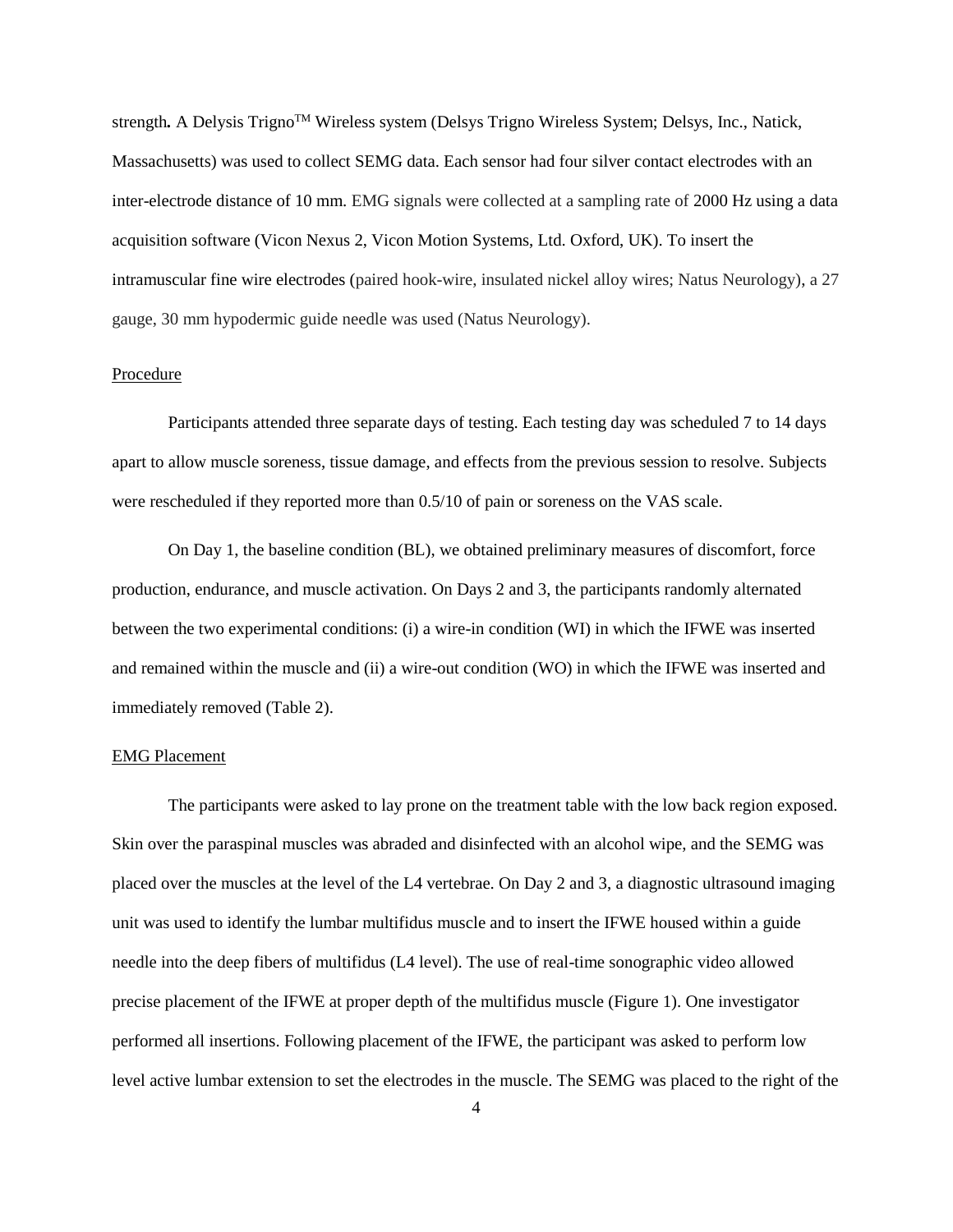spinous process, and the IFWE was inserted on the left side of all subjects. The subjects were informed they may or may not feel the placement of the IFWE. For both WI and WO, all subjects were instructed to avoid lumbar flexion when transferring between tasks to avoid IFWE egression.

#### Back Extension Strength Assessment

Performance testing began with the back extension strength assessment. The participant laid prone on the table with ankles and lower thighs secured to the table with straps (Figure 2). One researcher held the participant's ankles to provide additional support during testing. The axis of the dynamometer was aligned with the L4 vertebral body<sup>18</sup> (Figure 2). The participant was instructed to place their hands behind their head to allow placement of the dynamometer lever just inferior to the spine of the scapula. The participant performed a submaximal practice trial followed by three, 5-second trials of MVIC into back extension. Each MVIC trial was separated by a 1-minute rest period. After strength testing, the participant rested for a period of at least 5 minutes before the endurance test.

#### Sorensen's Test for Back Extension Endurance

The participant performed ST in a prone position on a platform table with the upper body (trunk above the level of anterior superior iliac spine) unsupported off one end of the table (Figure 3). The participant's legs were supported and secured to the table. A ball attachment was placed around the participant's neck with length of the string adjusted so the spine neutral position coincided with the ball lifted just off a bench below (Figure 3). This was done to provide a visual reference point to both the participant and testers. The start of the test was defined as when the participant assumed a back extension posture position raising the ball off the bench surface. The participant maintained the back extension posture throughout the test. Termination of the test was defined as when the participant volitionally stopped the test or when the ball made contact with the bench surface. Endurance performance was measured as time elapsed using a stopwatch.

#### Percent Activation Assessment

5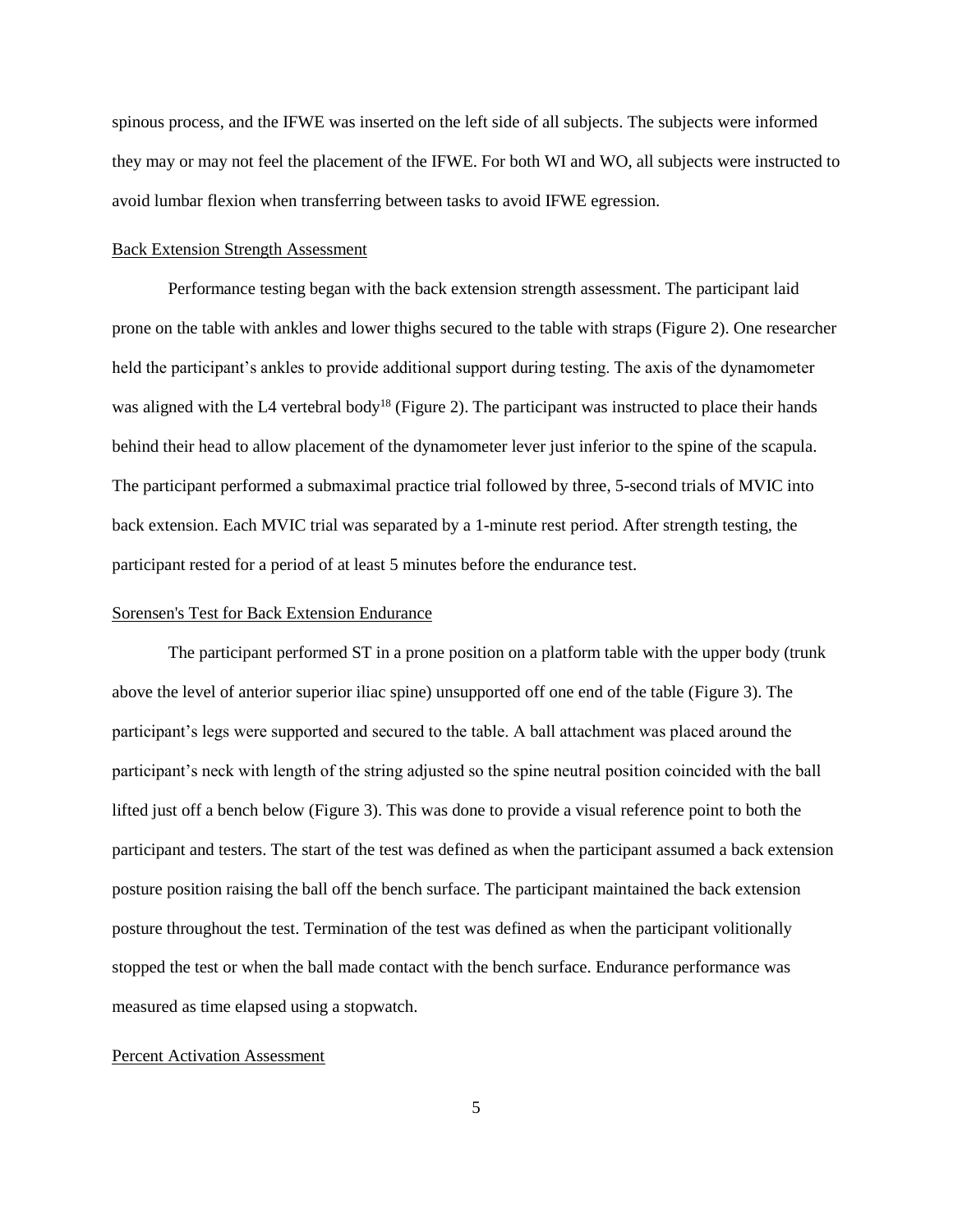Lumbar extensor muscle activation was recorded via SEMG placed over the paraspinal muscles at the level of the L4 vertebra. Activation was recorded during all strength and endurance trials for each condition.

#### Data Analysis

During strength testing, maximum voluntary isometric torque, measured in Newton-meters via the dynamometer, was recorded for all three trials of each condition (BL, WI, and WO). The mean of the subject's peak torque values from 3 trials within each condition was recorded as their average peak torque. The EMG data were analyzed using a customized Matlab program (Mathworks, Inc., Natick, Massachusetts). The EMG data was band-pass filtered using a digital Butterworth filter ( $4<sup>th</sup>$  order, 10-350) Hz), then full-wave rectified. Because ST time varied among all subjects, muscle activation of only the first and last 30 seconds of the test was analyzed. Within each condition, percent activation was calculated assuming that the highest activation level obtained from the strength trials was 100% muscle activation. Statistical analysis

The characteristics of the two groups were compared using independent t-tests. Two-way (2 by 3) repeated-measures ANOVAs were used to examine the main effects and interaction of group (control vs. RLBP; 2 levels) and condition (BL vs. WI vs. WO; 3 levels) on peak torque, ST time, and percent activation during ST. When significant main effects or interaction were detected, post-hoc comparisons were performed using a pairwise comparison (Bonferroni adjusted) or one-way repeated measures ANOVA to examine the subgroup differences. All statistical analyses were performed using SPSS software version 23.0 with significance levels set at  $p < 0.05$ .

#### RESULTS

There were no significant differences in the age ( $p = 0.209$ ), height ( $p = 0.944$ ), weight ( $p =$ 0.981), and BMI ( $p = 0.995$ ) between the control and RLBP groups (Table 3). Number of episodes of back pain, ODI, FABQ scores for work (FABQW) and physical activity (FABQPA) of the RLBP group are shown in Table 3.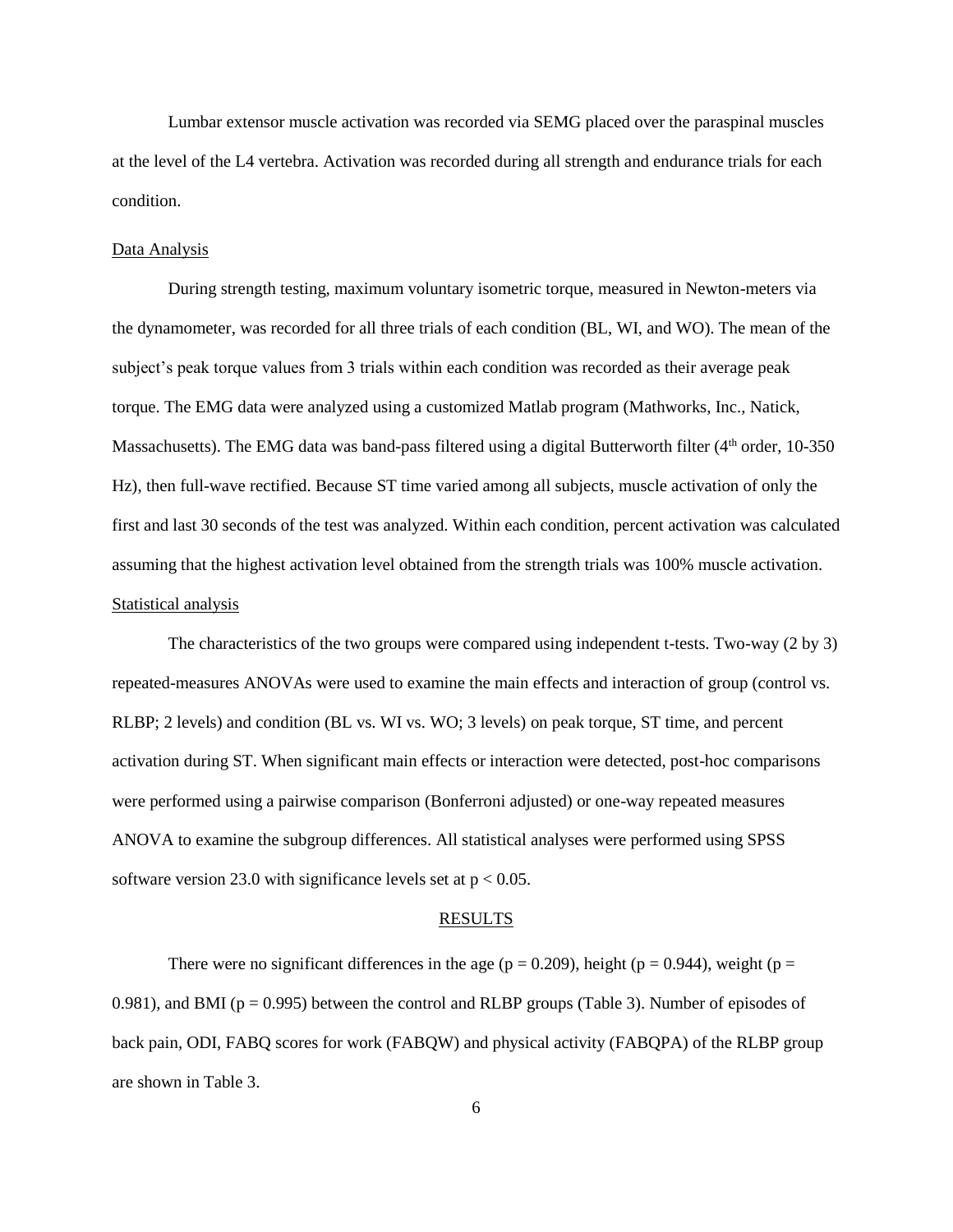#### Average Peak Torque

The two-way ANOVA revealed no significant group main effect on average peak torque ( $p =$ 0.788). However, there was a significant main effect of condition ( $p = 0.027$ ). Further, a significant group-by-condition interaction was observed ( $p = 0.001$ ; Figure 4). Post-hoc analyses showed that within the RLBP group, there was a significant difference across conditions ( $p < 0.001$ ) and that peak torque at BL was significantly greater than both WI and WO (BL: 133.81  $\pm$  47.94 vs WI: 115.63  $\pm$  48.42, p < 0.001; BL: 133.81  $\pm$  47.94 vs WO: 116.215  $\pm$  43.49, p = 0.001).

#### Sorensen's Test

The two-way ANOVA on ST time revealed no significant main effects for group ( $p = 0.396$ ). However, a significant main effect was observed among the three conditions ( $p = 0.001$ ). There was no interaction between group and condition ( $p = 0.303$ ). A Bonferroni corrected post-hoc comparison revealed that in both the control and RLBP groups, the ST time at BL was significantly shorter than in WI and WO conditions ( $p < 0.05$ ; Figure 5).

#### Percent Activation

There was no significant group and condition main effects in muscle activation level during the first 30 seconds of the ST ( $p = 0.821$  and  $p = 0.141$ , respectively) and no significant interaction ( $p =$ 0.413; Figure 6). Two-way ANOVA analysis on the last 30 seconds also revealed no significant group and condition main effects ( $p = 0.522$  and  $p = 0.129$ , respectively) and no significant interaction ( $p =$ 0.275; Figure 7). Average percent activation levels during the first and last 30 seconds of ST for all subjects were 48.39% and 55.89%, respectively.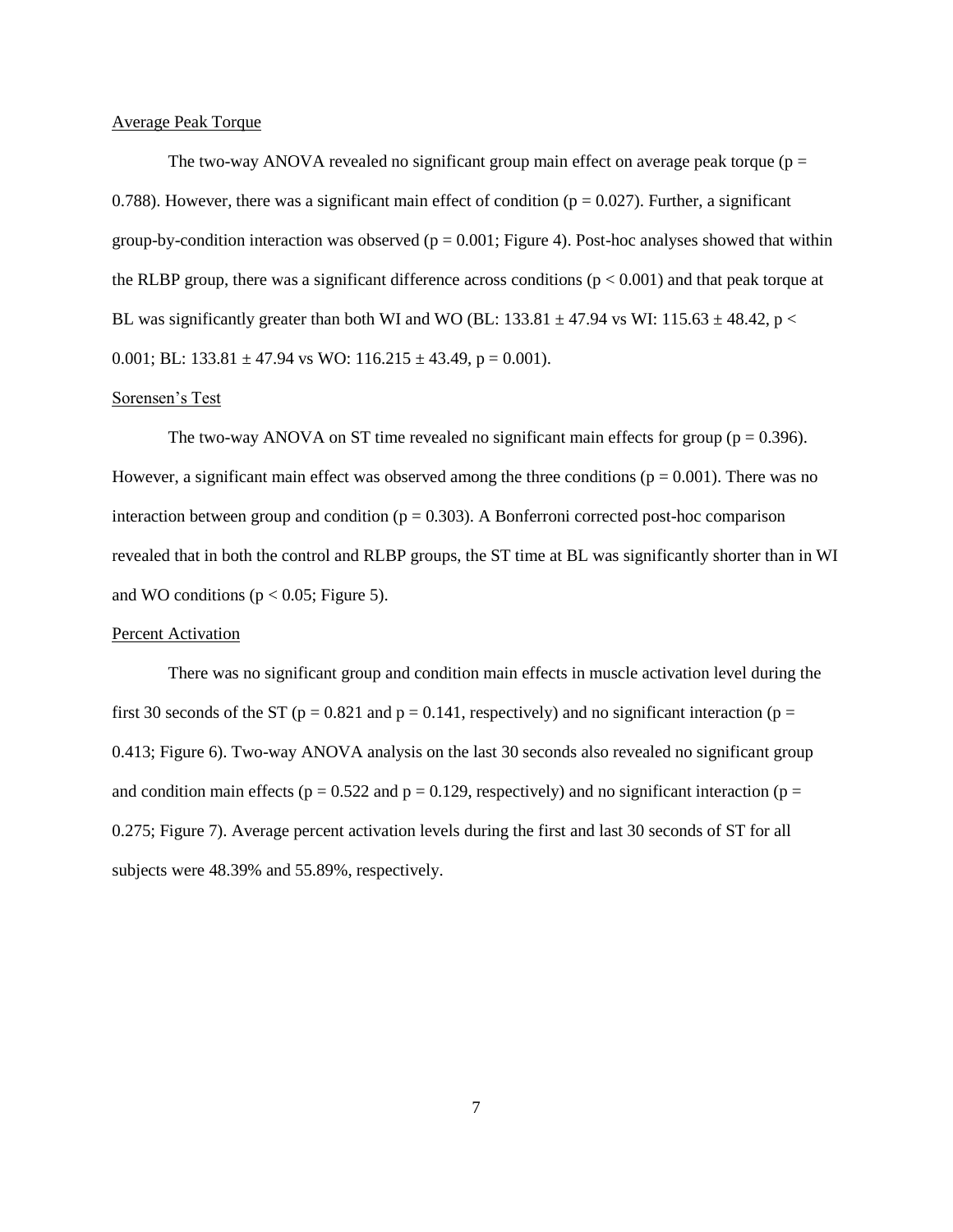#### DISCUSSION

This study is the first to specifically investigate the effects of IFWE insertion into the lumbar multifidi on the performance (strength, endurance, and percent activation) of spinal extensors in individuals with and without RLBP. This study provides insight into the validity of IFWE usage in this population and supports a growing body of evidence of altered pain perception in those with recurrent pain. The results support our first hypothesis; IFWE insertion reduced lumbar extensor strength in individuals with RLBP, regardless of whether the IFWE remained within multifidi during the strength test. However, the results do not support our second hypothesis, in that IFWE insertion did not reduce lumbar extensor endurance in individuals with RLBP. Further, our findings suggested that during muscle endurance testing, there was no significant difference in percent activation of the lumbar extensors between the RLBP and control groups, and among the three conditions.

#### Peak Torque

Smith et al. demonstrated that at low levels of paraspinal activation during gait, individuals with RLBP did not exhibit significant changes in motor behavior following IFWE insertion into the lumbar multifidus when compared to those without back pain<sup>16</sup>. Our findings suggest that at near maximal levels of paraspinal activation, however, IFWE insertion negatively impacts back extensor torque in individuals with RLBP while having no effect on controls. Interestingly, whether the IFWE remained within the lumbar multifidus muscle made no significant difference -- the process of IFWE insertion alone was enough to cause diminished torque in those with RLBP, perhaps due to pain associated with the insertion of guide needle. Indeed, experimentally induced pain has been shown to reduce maximal force in various muscle groups<sup>19–21</sup>. Puta et al. found that when compared to healthy individuals, people with LBP exhibited enhanced sensitivity and hyperalgesia to punctate mechanical pinprick stimuli, a sensation similar to needle insertion<sup>22</sup>. Their study also demonstrated that lower pain thresholds extend far beyond the lumbar region, suggesting supraspinal plasticity or reduced descending control alters pain perception in this population<sup>22</sup>. A number of studies have shown similar results, in which people with LBP exhibit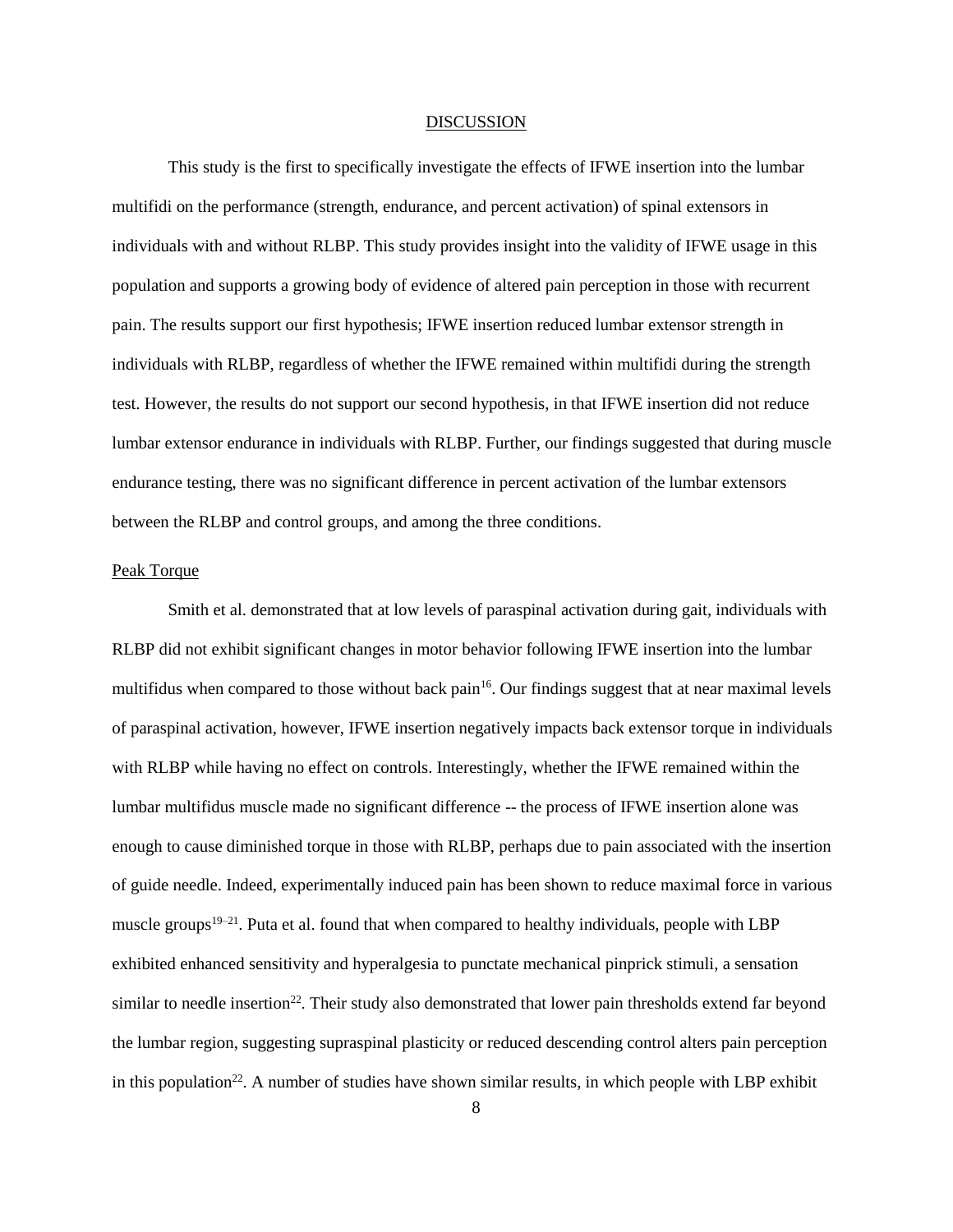lower mechanical pain thresholds at sites distant from the lumbar spine<sup>11,23,24</sup>, and these changes are again attributed to altered cortical mechanisms<sup>25</sup> such as central sensitization<sup>22</sup>. It appears that over time, the recurrence of back pain episodes may disrupt nociceptive regulation at the spinal level or above, making this population more susceptible to the nociceptive sensation from IFWE insertion.

Although expectations of pain have been correlated with a reduction in physical capacity in people with LBP<sup>13</sup>, our subjects had relatively low fear avoidance. The FABQ and ODI, however, relate to activities of daily living, tasks that do not require the near-maximal levels of muscle activation that are required during strength testing. Therefore, psychological factors related to pain perception and avoidance cannot be discounted. FABQ subscale scores have been shown to have little to no correlation with anticipated pain in individuals with LBP<sup>26</sup>, and several studies have observed an association between anticipated pain and reduced performance for both submaximal activities<sup>27</sup> and strength testing<sup>26</sup> in this population. Further, Crombez et al. showed anticipated pain-related fear as the best predictor of performance for a trunk extension-flexion task<sup>28</sup>. Therefore, although the RLBP group presented with low FABQ scores, low ODI percentages, and comparable pain ratings to the control group, anticipation of pain and potential resurfacing of fear avoidance may still have contributed to their reduced strength performance.

#### Sorensen's Test Performance

Regardless of condition, our findings showed that the RLBP and control groups were able to produce statistically comparable Sorensen's test times. This conflicts with findings of a similar study by Beneck et al., in which individuals with RLBP had significantly lower endurance than those without<sup>29</sup>. Both Beneck et al. and the current study inserted IFWE in the lumbar multifidi and used the ST to measure endurance. However, subjects with LBP in Beneck et al. were about 10 years older  $(34.0 \pm 5.4)$ than those in the current study (24.4  $\pm$  2.9). (Beneck: control 144.4  $\pm$  41.4s, RLBP 87.5  $\pm$  25.5s; current study: control  $155.95 \pm 58.50$ s, RLBP  $144.25 \pm 54.03$ s.) Endurance as measured by ST has been shown to decline with age<sup>30,31</sup>. The relatively young age of both our groups may explain the small difference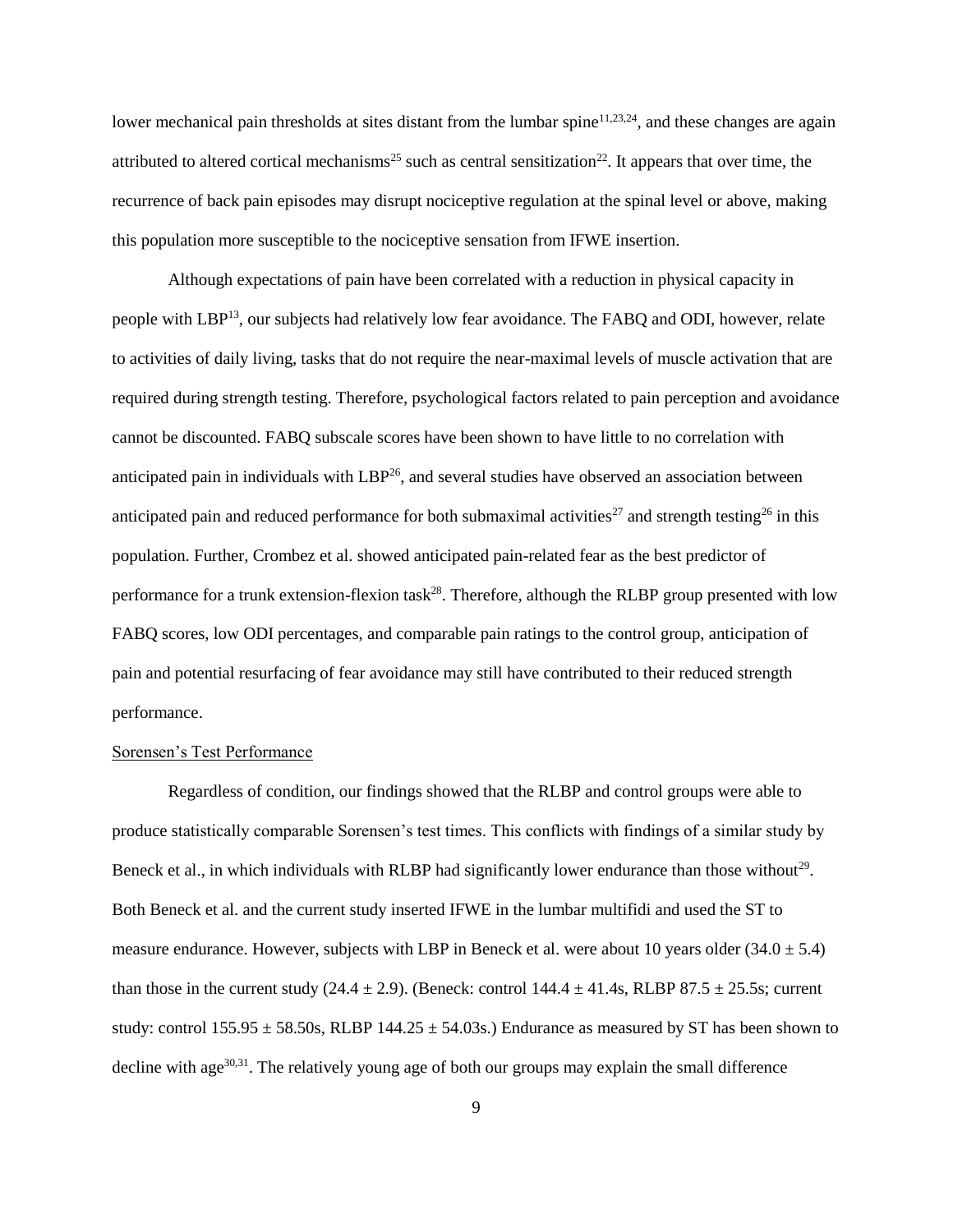between their Sorensen's test performances.

In the current study, although focal pain incited a reduction in maximal torque in individuals with RLBP, during endurance testing, the paraspinal muscles are only submaximally activated $32$ , requiring only  $40-52\%$  paraspinal muscle activation<sup>21</sup> compared to the near 100% activation required during strength testing. Tucker et al. found that in healthy subjects, submaximal strength was not affected by experimentally induced pain<sup>33</sup>. They suggest the nervous system employs an altered motor unit recruitment strategy to maintain force despite acute, experimentally induced pain<sup>33</sup>. The RLBP group in the current study may have utilized a similar strategy, resulting in little difference between the fatigability of the two groups.

Further, the pre-test instructions for ST may not have amplified anticipated pain to the same extent as the instructions preceding MVIC trials. Prior to strength testing, subjects were instructed to push as hard as they could, while prior to endurance testing, they were told to hold the position for as long as possible. This also provides an explanation for the improved performance seen in ST across the three conditions relative to the reduced performance seen during the back extensor strength test following BL. Percent Activation

Activation of paraspinal muscles as a percentage of MVIC during the first and last 30 seconds of ST did not significantly differ between groups. Further, the results indicate IFWE insertion does not affect percent activation during these time intervals. This result supports the altered motor unit recruitment strategy described by Tucker et al<sup>33</sup>. Studies have also demonstrated similar results in the absence of experimentally induced pain, attributing the maintenance of performance to flexibility in motor control and motor unit recruitment when muscles begin to fatigue<sup>34</sup>. Regardless, because EMG in the current study was not intended to measure recruitment of individual motor units, it is not possible to distinguish the recruitment patterns between groups. Future research should employ multiple IFWEs into different motor units to investigate differences in recruitment strategies between individuals with and without a history of RBLP.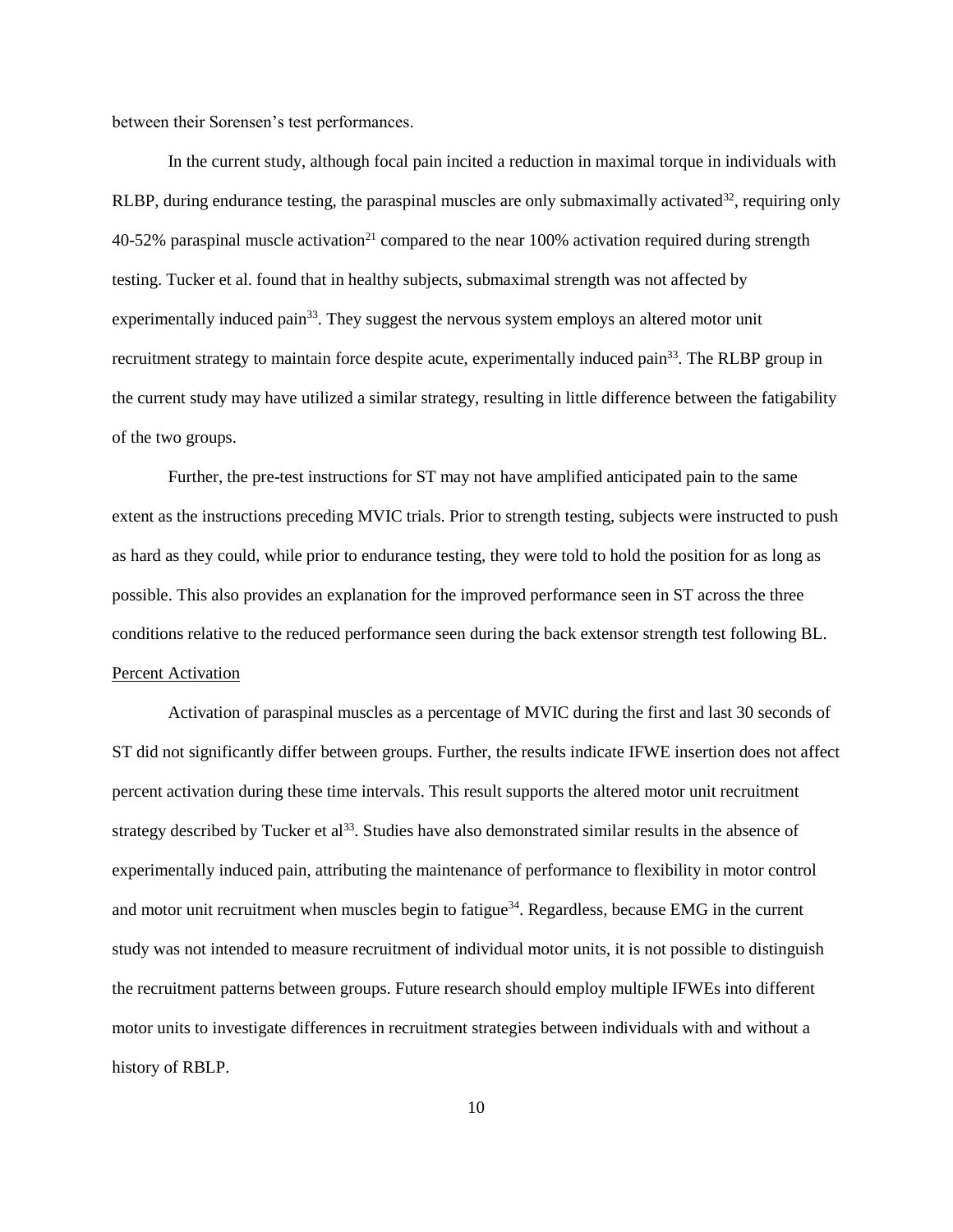#### **Limitations**

The degree of physical activity present within our subject population was not investigated. Numerous studies examining individuals with LBP control for inconsistencies in the physical fitness of subjects via exclusion criteria, questionnaires, or selective sampling<sup>16,29,35</sup>. Because the experimental tasks used in the study demanded high levels of physical exertion, a subject's physical fitness may have influenced performance and results. Further, the average age of subjects in the current study was lower  $(24.4 \pm 2.95)$  than the age group that experiences the highest prevalence of RLBP  $(45-64)^{1}$ . It may have been beneficial to further assess psychological factors associated with LBP. Subjects' fear avoidance behavior was not reassessed following baseline measurements, leaving the potential for re-emerging fear to affect performance under maximal exertion. Similarly, although the subjects' current pain levels were measured, their anticipation of pain was not.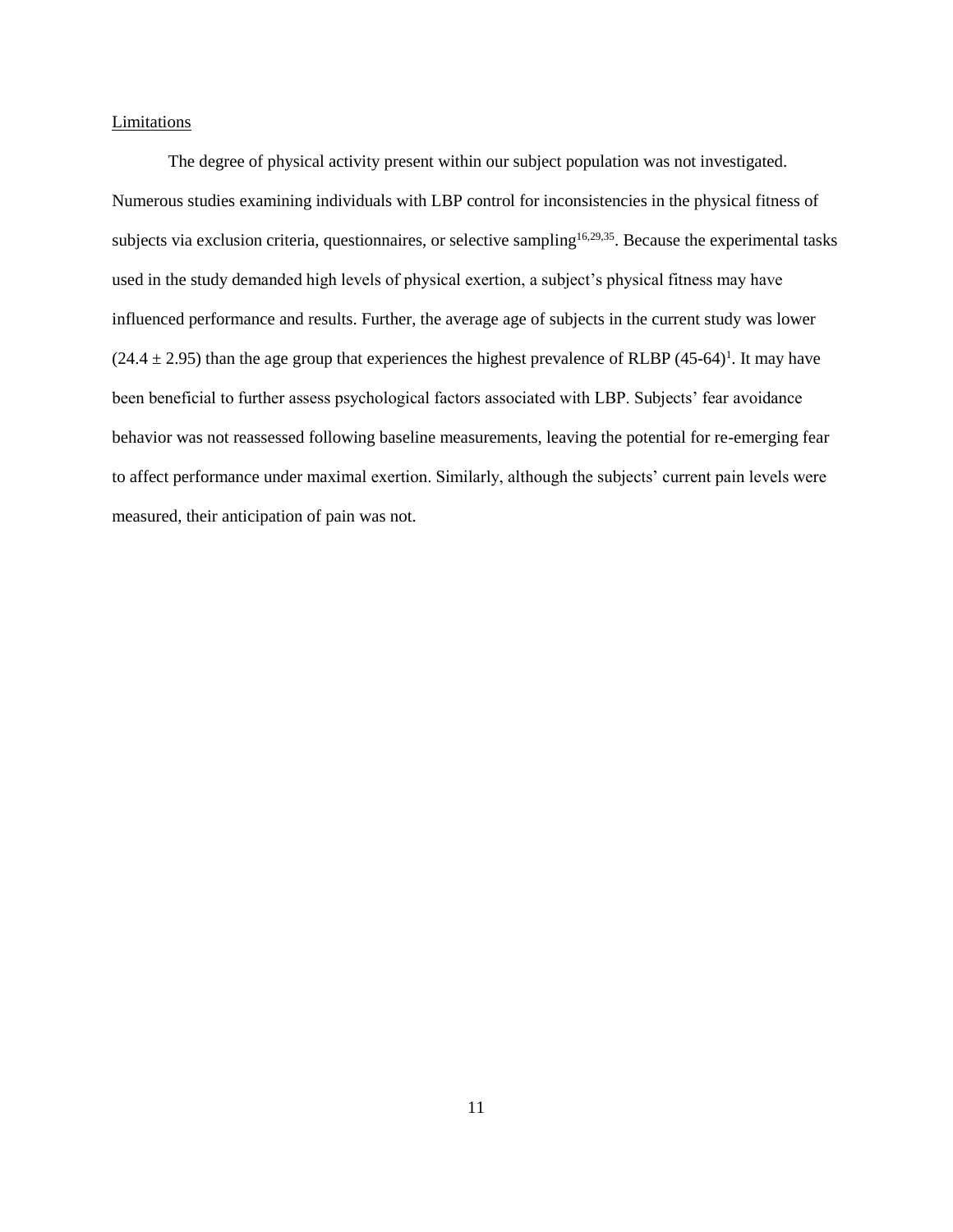#### **CONCLUSION**

Research investigating the effects of IFWE on multifidus in people with RLBP has been limited to evaluating activation during low exertion activities such as endurance testing or walking. In this study, we examined the validity of using IFWE in this population when assessing muscle performance during high-exertion activation. Our findings showed the invasive procedure of IFWE insertion can cause a reduction in strength of spinal extensors during maximal activation. However, IFWE use measuring activation in this population during submaximal contractions, such as with endurance tasks, appears viable. Researchers need to take these factors into consideration when using IFWE in individuals with RLBP.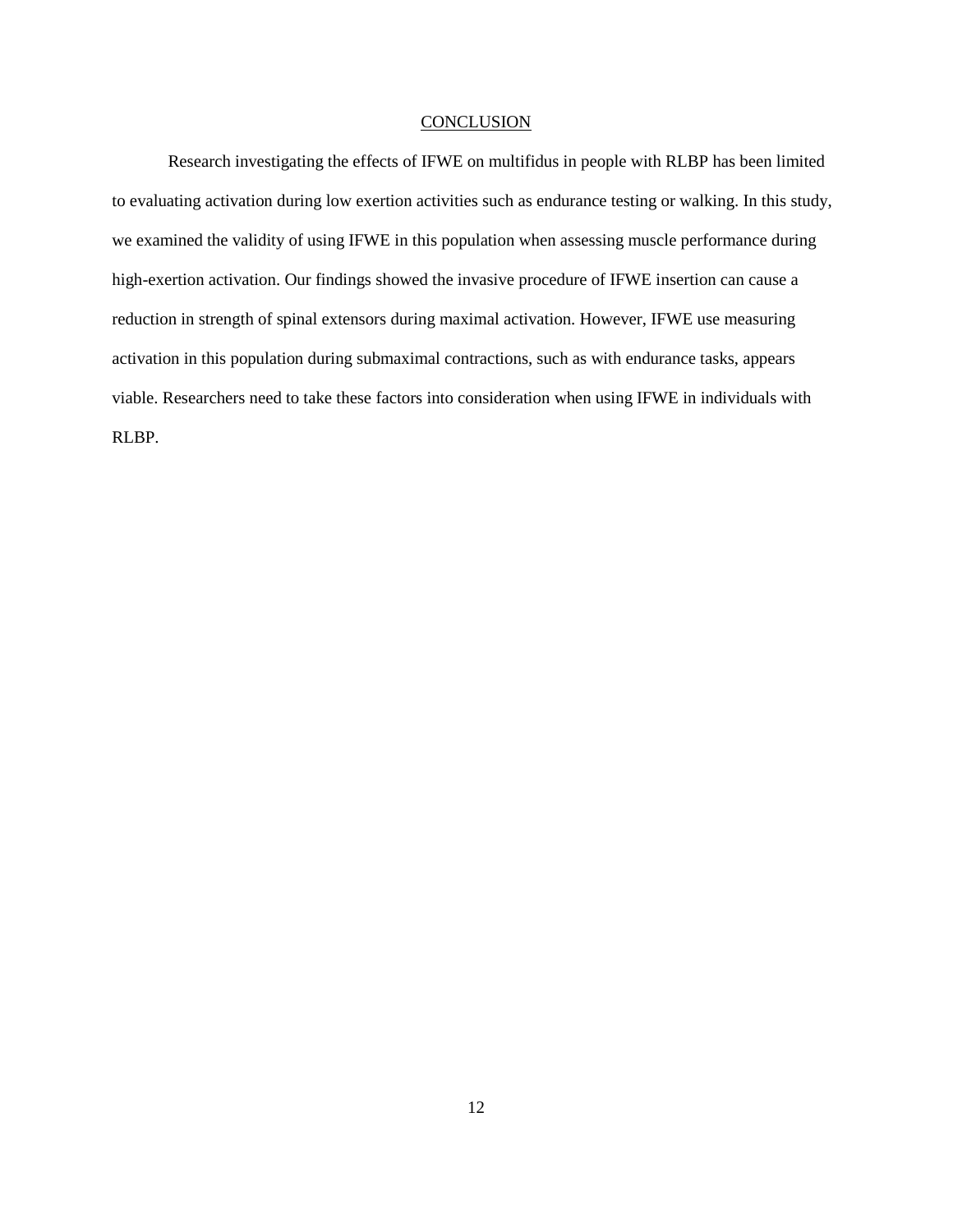#### **APPENDIX**

#### TABLE 1. Points of VAS pain score assessment

|    | <b>Points of Subjective Reports</b>          |
|----|----------------------------------------------|
| 1. | Upon arrival at the lab                      |
| 2. | After insertion in both WI and WO conditions |
| 3. | After strength trials 1, 2 and 3             |
| 4. | 1 minute following the 3rd strength trial    |
| 5. | Approximately 1 minute into ST               |
| 6. | Following ST completion                      |

Abbreviations: WI, Wire-in; WO, Wire-out; ST, Sorensen's Test

#### TABLE 2. Testing conditions and order of testing procedure

| Day 1:          | Day 2 or $3:$     | Day 2 or $3:$                              |
|-----------------|-------------------|--------------------------------------------|
| <b>Baseline</b> | Wire-In           | <b>Wire-Out</b>                            |
| No insertion    | Insertion of IFWE | Insertion and immediate<br>removal of IFWE |

Abbreviations: IFWE, Intramuscular fine-wire electrode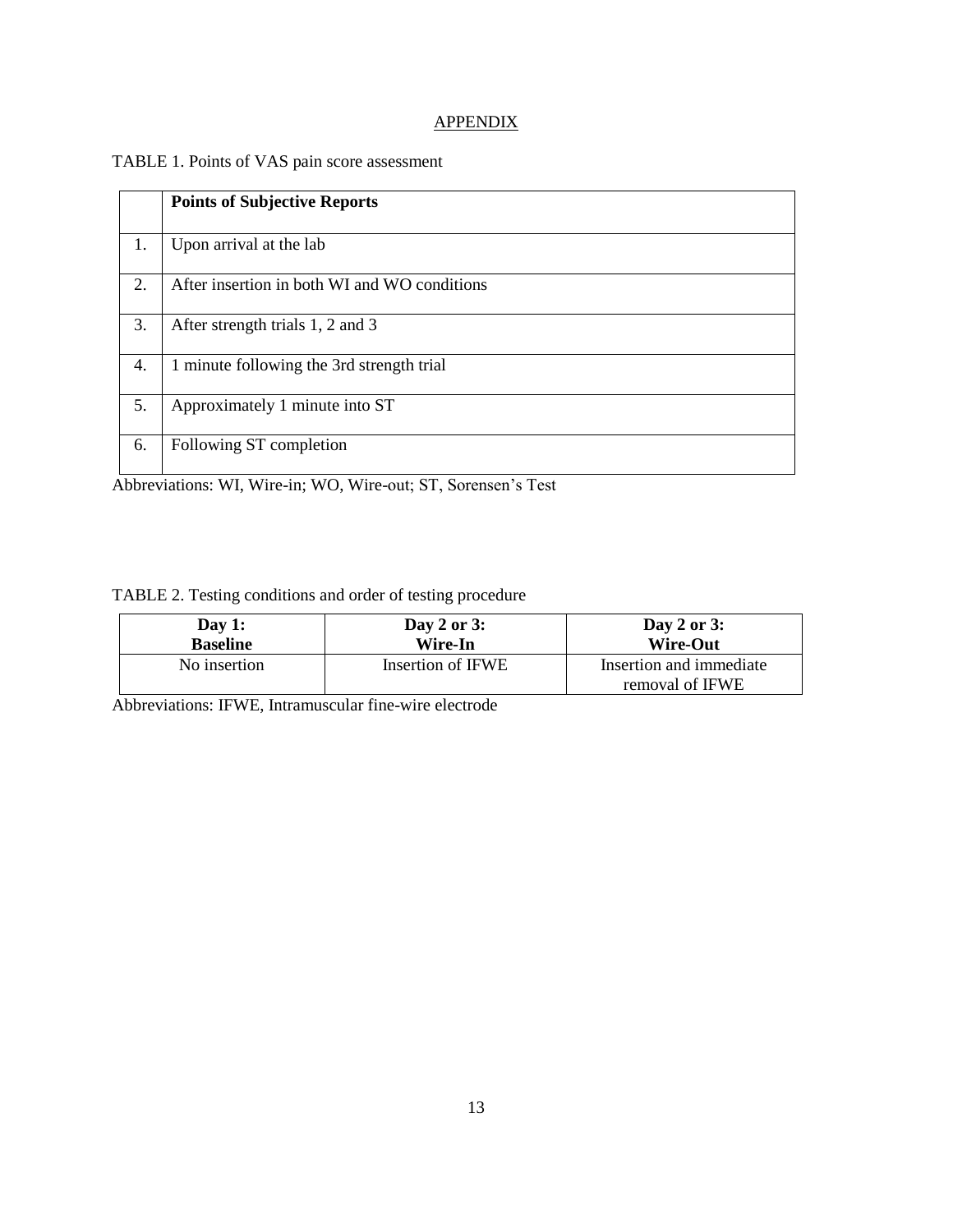|                        | $RLBP$ (n=20)     | Control $(n=20)$  | p-value |
|------------------------|-------------------|-------------------|---------|
| Age (years)            | $24.4 \pm 2.95$   | $26.7 \pm 3.47$   | 0.209   |
| BMI $(kg/m2)$          | $24.77 \pm 3.14$  | $24.78 \pm 5.03$  | 0.995   |
| Height $(m)$           | $1.73 \pm 0.09$   | $1.73 \pm 0.09$   | 0.825   |
| Weight (kg)            | $74.15 \pm 12.89$ | $74.26 \pm 14.33$ | 0.981   |
| Episodes of back pain  | $3.45 \pm 2.84$   | N/A               |         |
| (within past 6 months) |                   |                   |         |
| <b>FABQW</b>           | $5.7 \pm 6.81$    | N/A               |         |
| <b>FABQPA</b>          | $8.0 \pm 5.51$    | N/A               |         |
| Oswestry disability    | $4.2 \pm 4.15$    | N/A               |         |
| index $(\% )$          |                   |                   |         |

TABLE 3. Mean anthropometric characteristics of the two groups.

Abbreviations: RLBP, Recurrent low back pain; FABQW, Fear Avoidance Belief Questionnaire Work subscale; FABQPA, Fear Avoidance Belief Questionnaire Physical Activity subscale

| 1.  | Diabetes mellitus                                                            |
|-----|------------------------------------------------------------------------------|
| 2.  | Rheumatic joint disease                                                      |
| 3.  | Clotting disorder or other bleeding problem                                  |
| 4.  | Polyneuropathy                                                               |
| 5.  | Lower back surgery                                                           |
| 6.  | Bilateral leg pain                                                           |
| 7.  | Radiological/clinical diagnosis of spinal stenosis                           |
| 8.  | Radiological/clinical diagnosis of structural scoliosis                      |
| 9.  | Spinal malignancy                                                            |
| 10. | Spinal infection                                                             |
| 11. | Lumbar radiculopathy                                                         |
| 12. | Pregnancy                                                                    |
| 13. | Fear of needles                                                              |
| 14. | Diagnosed immunodeficiency or history of recurrent unexplained<br>infections |

TABLE 4. Exclusion Criteria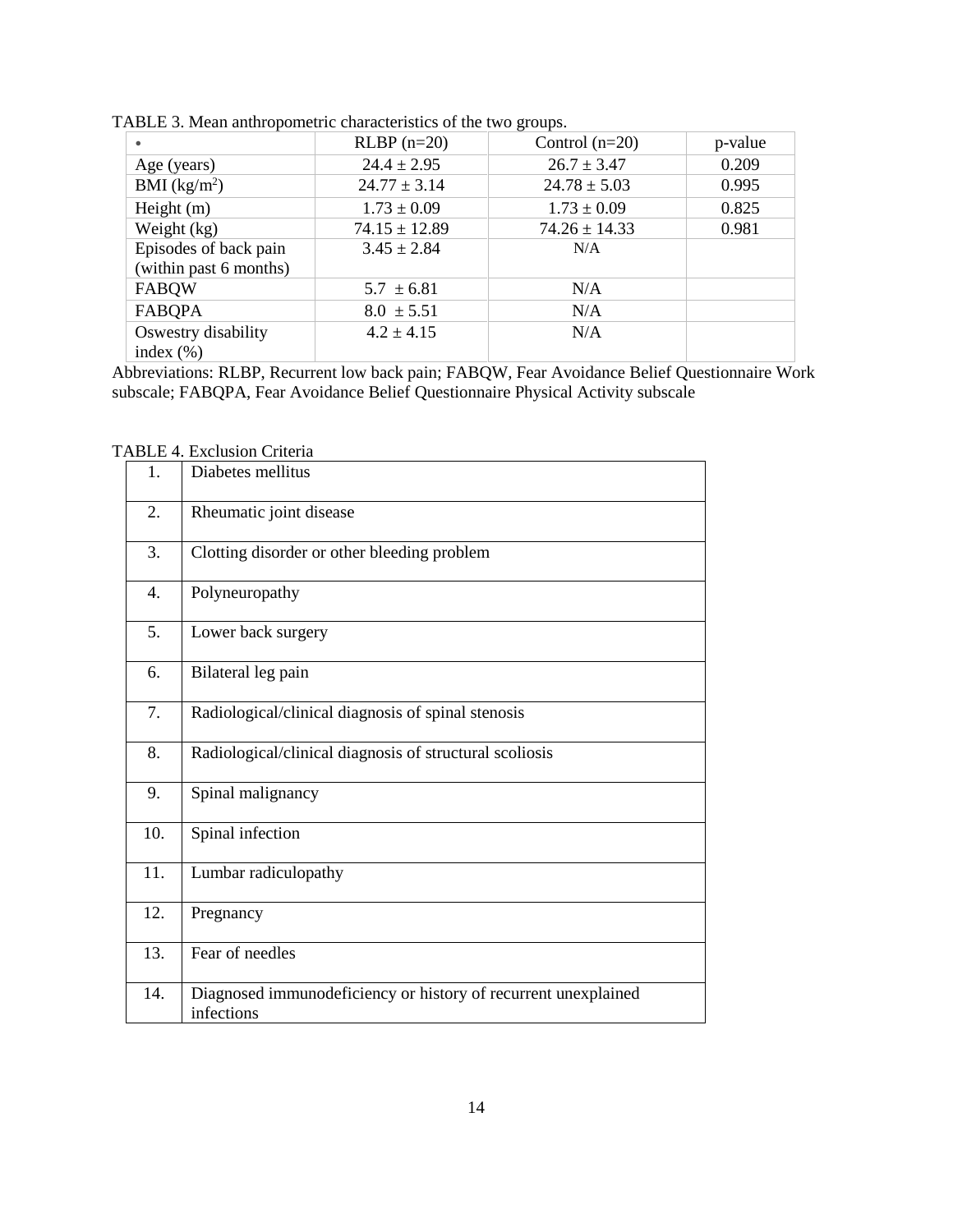FIGURE 1. Axial ultrasound image and schematic demonstrating insertion of the IFWE (and guide needle)



### FIGURE 2. Back extension torque test

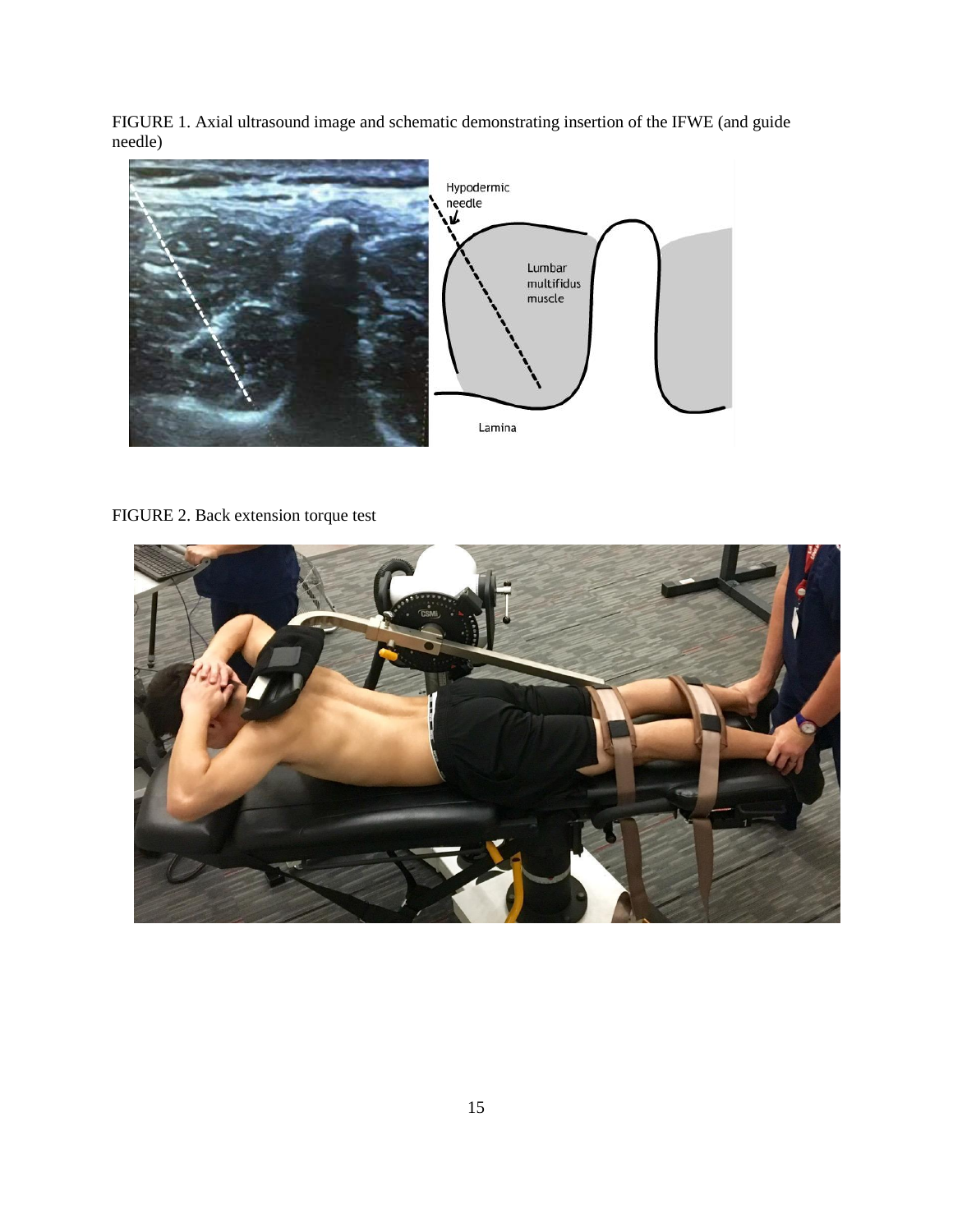#### FIGURE 3. Sorensen's Test*.*



FIGURE 4**.** Mean average peak torque (Nm) of two groups across three conditions

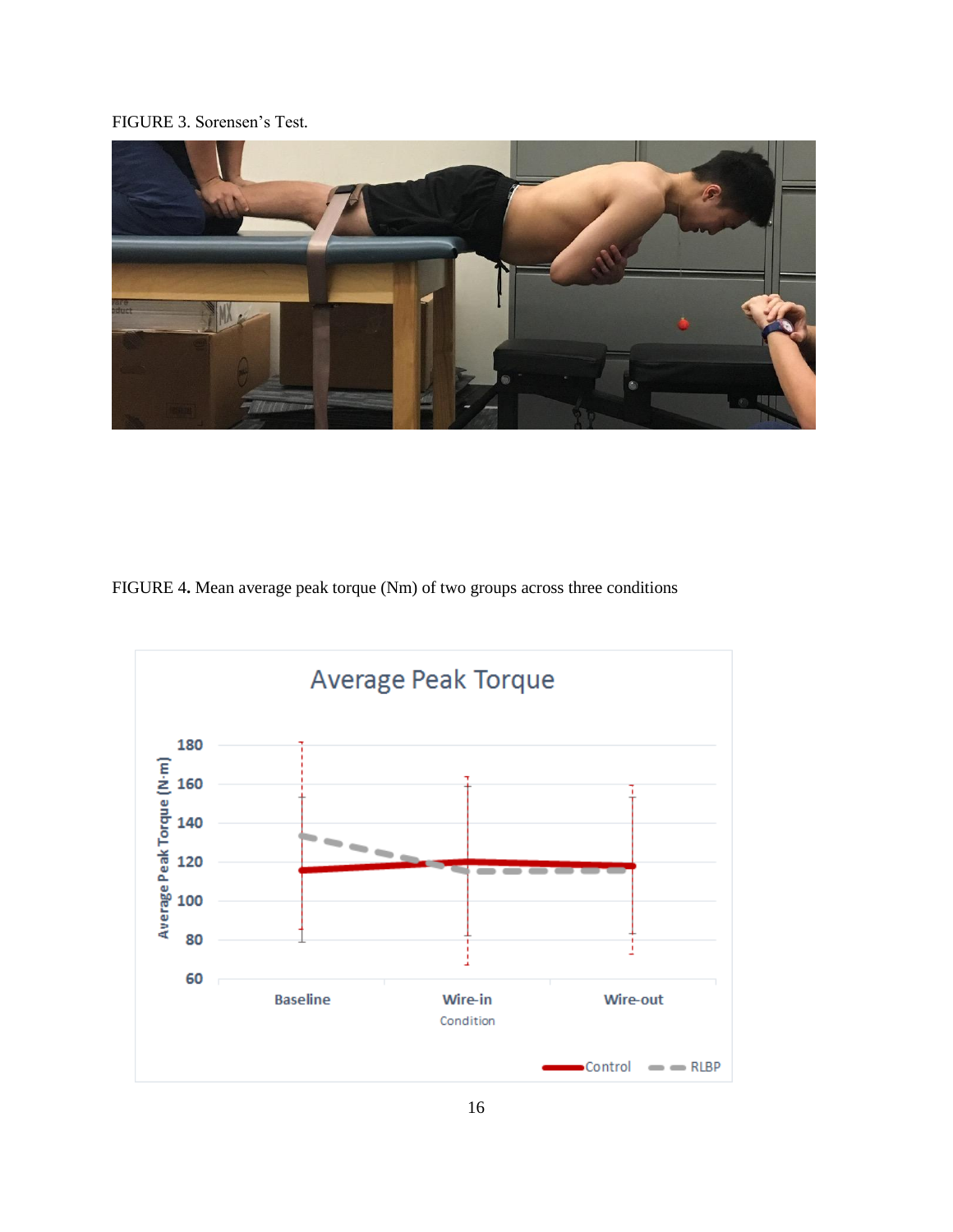

FIGURE 5. Mean ST Time (s) of two groups across three conditions

FIGURE 6. Percentage activation of paraspinal muscles as measured by SEMG of two groups across three conditions (during first 30 seconds of ST)

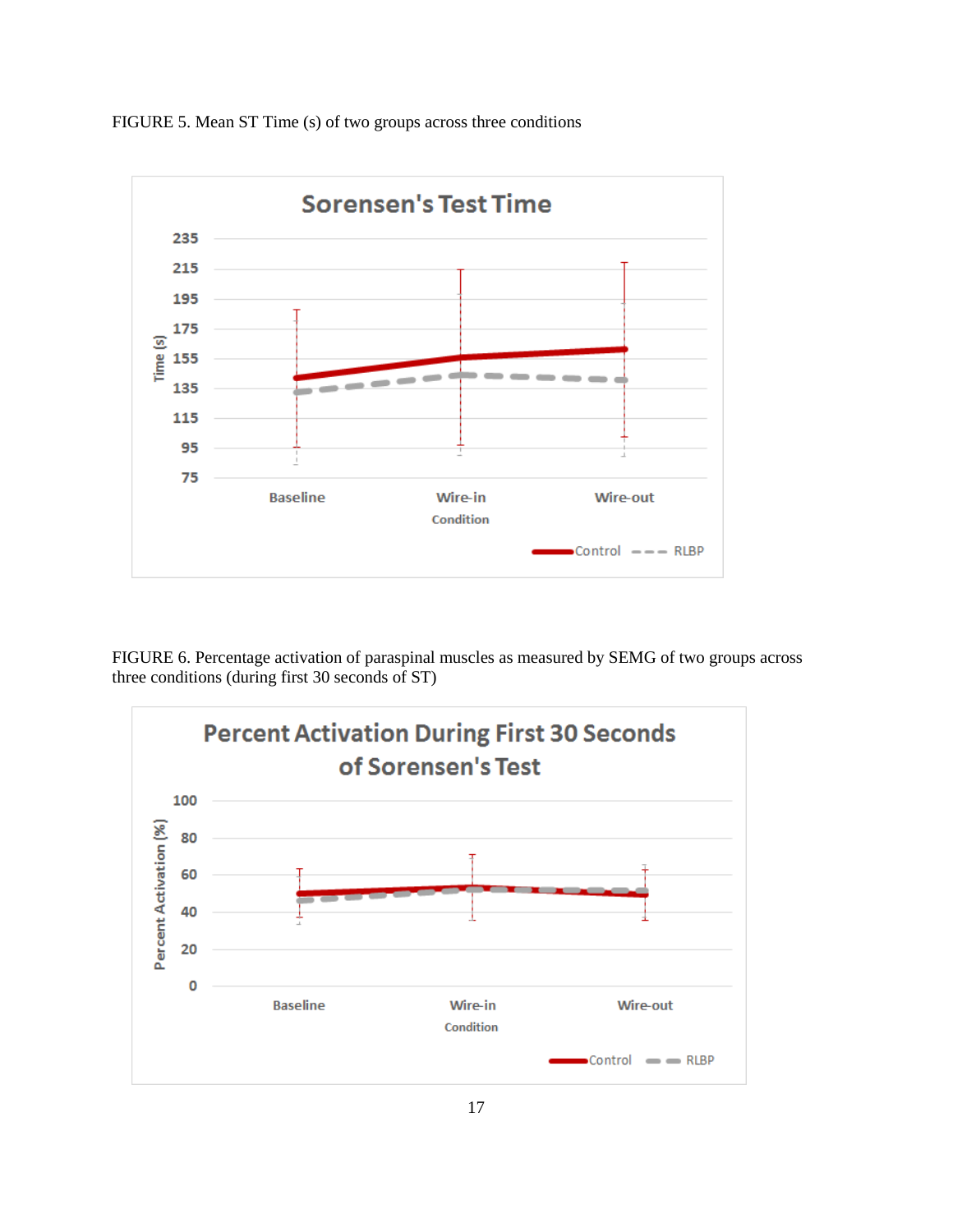FIGURE 7. Percentage activation of paraspinal muscles as measured by SEMG of two groups across three conditions (during last 30 seconds of ST)

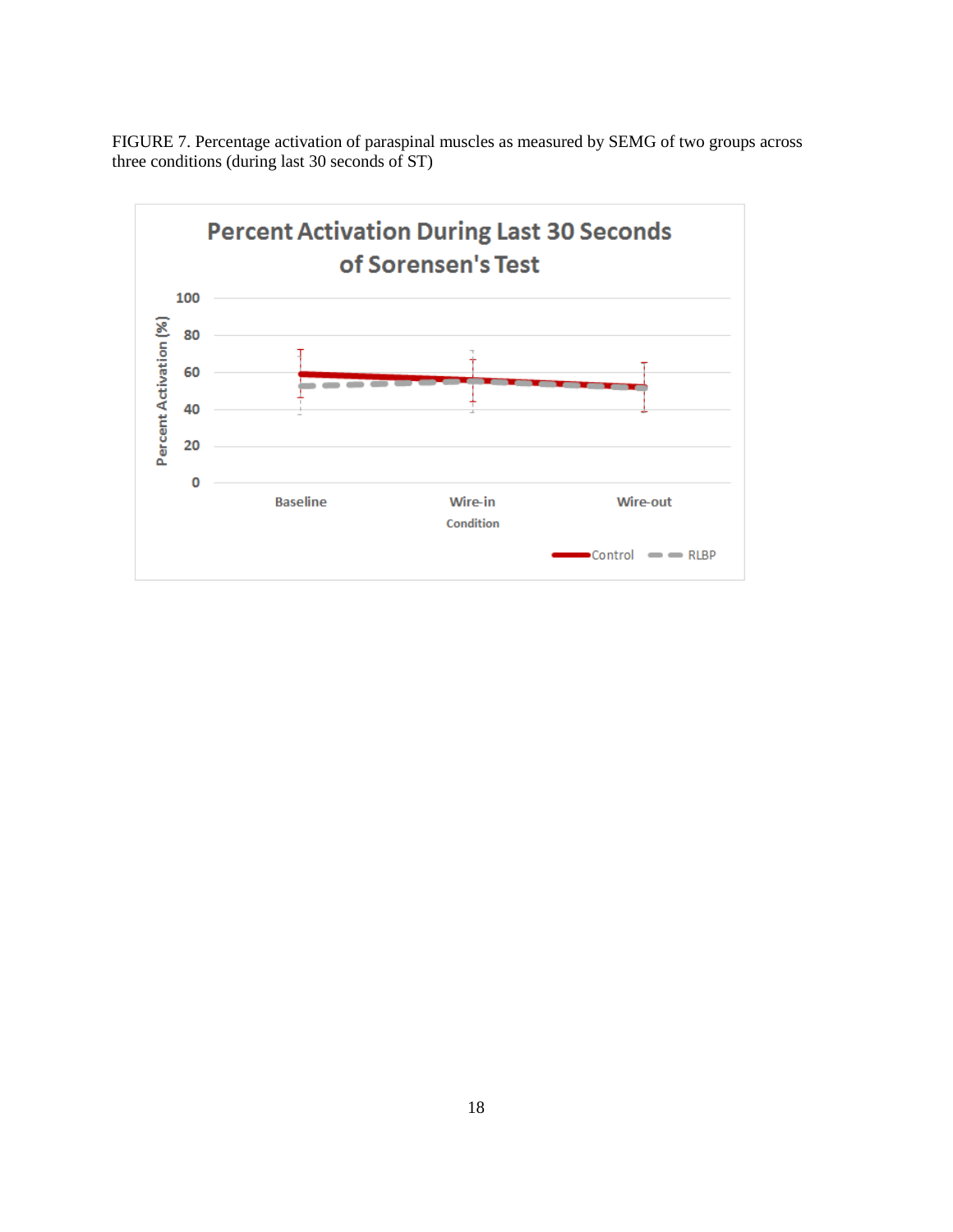#### REFERENCES

- 1. Balagué F, Mannion AF, Pellisé F, Cedraschi C. Non-specific low back pain. *Lancet*. 2012;379(9814):482-491. doi:10.1016/S0140-6736(11)60610-7.
- 2. da Silva RA, Vieira ER, Cabrera M, et al. Back muscle fatigue of younger and older adults with and without chronic low back pain using two protocols: A case-control study. *J Electromyogr Kinesiol*. 2015;25(6):928-936. doi:10.1016/j.jelekin.2015.10.003.
- 3. Davarian S, Maroufi N, Ebrahimi I, Farahmand F, Parnianpour M. Trunk muscles strength and endurance in chronic low back pain patients with and without clinical instability. *J Back Musculoskelet Rehabil*. 2012;25(2):123-129. doi:10.3233/BMR-2012-0320.
- 4. Freeman MD, Woodham MA, Woodham AW. The Role of the Lumbar Multifidus in Chronic Low Back Pain: A Review. *PM&R*. 2010;2(2):142-146. doi:10.1016/j.pmrj.2009.11.006.
- 5. Hosseinifar M, Akbari M, Behtash H, Amiri M, Sarrafzadeh J. The Effects of Stabilization and Mckenzie Exercises on Transverse Abdominis and Multifidus Muscle Thickness, Pain, and Disability: A Randomized Controlled Trial in NonSpecific Chronic Low Back Pain. *J Phys Ther Sci*. 2013;25(12):1541-1545. doi:10.1589/jpts.25.1541.
- 6. Lamoth CJC, Meijer OG, Daffertshofer A, Wuisman PIJM, Beek PJ. Effects of chronic low back pain on trunk coordination and back muscle activity during walking: changes in motor control. *Eur Spine J*. 2006;15(1):23-40. doi:10.1007/s00586-004-0825-y.
- 7. Danneels LA, Coorevits PL, Cools AM, et al. Differences in electromyographic activity in the multifidus muscle and the iliocostalis lumborum between healthy subjects and patients with subacute and chronic low back pain. *Eur Spine J*. 2002;11(1):13-19. http://www.ncbi.nlm.nih.gov/pubmed/11931058. Accessed February 12, 2017.
- 8. Stokes IAF, Henry SM, Single RM. Surface EMG electrodes do not accurately record from lumbar multifidus muscles. *Clin Biomech (Bristol, Avon)*. 2003;18(1):9-13. http://www.ncbi.nlm.nih.gov/pubmed/12527241. Accessed February 12, 2017.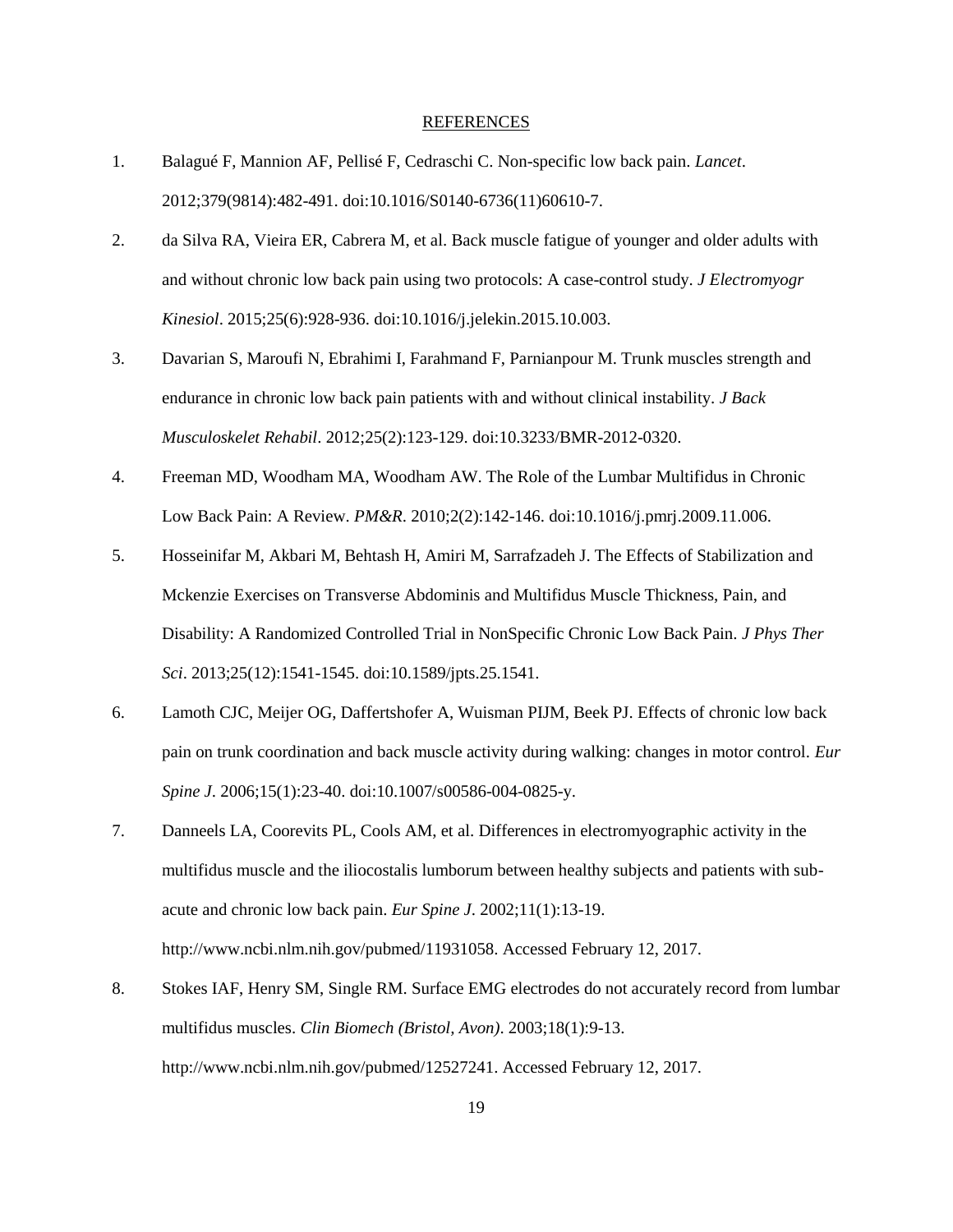- 9. Panjabi M, Abumi K, Duranceau J, Oxland T. Spinal stability and intersegmental muscle forces. A biomechanical model. *Spine (Phila Pa 1976)*. 1989;14(2):194-200. http://www.ncbi.nlm.nih.gov/pubmed/2922640. Accessed February 12, 2017.
- 10. Ng J, Richardson C. EMG study of erector spinae and multifidus in two isometric back extension exercises. *Aust J Physiother*. 1994;40(2):115-121. doi:10.1016/S0004-9514(14)60458-X.
- 11. Giesbrecht RJ, Battié MC. A comparison of pressure pain detection thresholds in people with chronic low back pain and volunteers without pain. *Phys Ther*. 2005;85(10):1085-1092. http://www.ncbi.nlm.nih.gov/pubmed/16180957. Accessed February 12, 2017.
- 12. Corrêa JB, Costa LOP, de Oliveira NTB, Sluka KA, Liebano RE. Central sensitization and changes in conditioned pain modulation in people with chronic nonspecific low back pain: a case– control study. *Exp Brain Res*. 2015;233(8):2391-2399. doi:10.1007/s00221-015-4309-6.
- 13. Waddell G, Newton M, Henderson I, Somerville D, Main CJ. A Fear-Avoidance Beliefs Questionnaire (FABQ) and the role of fear-avoidance beliefs in chronic low back pain and disability. *Pain*. 1993;52(2):157-168. http://www.ncbi.nlm.nih.gov/pubmed/8455963. Accessed February 12, 2017.
- 14. Kandel ER. *Principles of Neural Science*. McGraw-Hill; 2012.
- 15. Faul F, Erdfelder E, Lang A-G, Buchner A. G\*Power 3: a flexible statistical power analysis program for the social, behavioral, and biomedical sciences. *Behav Res Methods*. 2007;39(2):175- 191. http://www.ncbi.nlm.nih.gov/pubmed/17695343. Accessed February 12, 2017.
- 16. Armour Smith J, Kulig K. Does insertion of intramuscular electromyographic electrodes alter motor behavior during locomotion? *J Electromyogr Kinesiol*. 2015;25(3):431-437. doi:10.1016/j.jelekin.2015.01.003.
- 17. Fairbank JC, Pynsent PB. The Oswestry Disability Index. *Spine (Phila Pa 1976)*. 2000;25(22):2940-52; discussion 2952. http://www.ncbi.nlm.nih.gov/pubmed/11074683. Accessed February 12, 2017.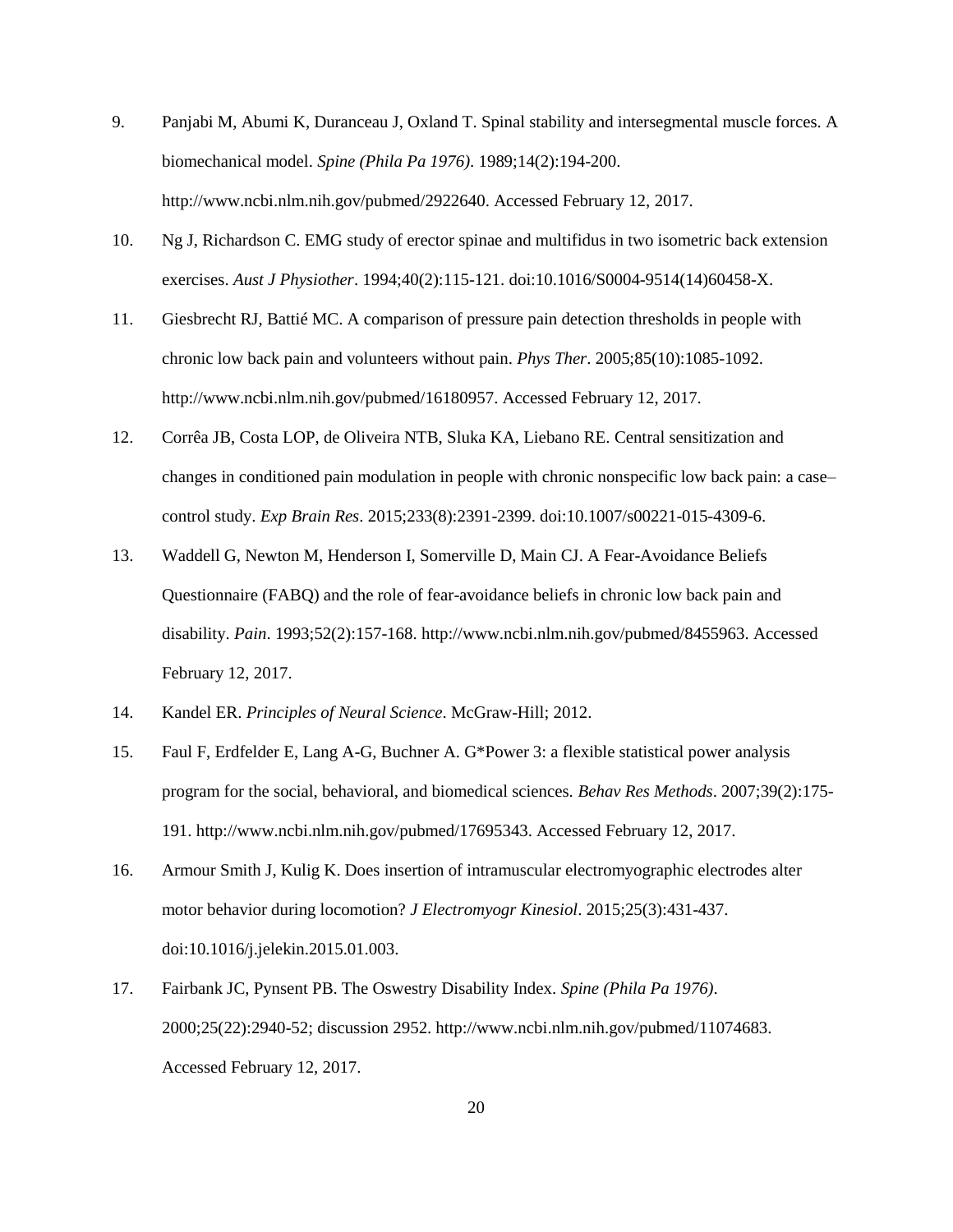- 18. Yoshioka T, Tsuji H, Hirano N, Sainoh S. Motion characteristic of the normal lumbar spine in young adults: instantaneous axis of rotation and vertebral center motion analyses. *J Spinal Disord*. 1990;3(2):103-113. http://www.ncbi.nlm.nih.gov/pubmed/2134418. Accessed February 12, 2017.
- 19. Graven-Nielsen T, Lund H, Arendt-Nielsen L, Danneskiold-Samsøe B, Bliddal H. Inhibition of maximal voluntary contraction force by experimental muscle pain: A centrally mediated mechanism. *Muscle Nerve*. 2002;26(5):708-712. doi:10.1002/mus.10225.
- 20. Henriksen M, Rosager S, Aaboe J, Graven-Nielsen T, Bliddal H. Experimental Knee Pain Reduces Muscle Strength. *J Pain*. 2011;12(4):460-467. doi:10.1016/j.jpain.2010.10.004.
- 21. Salomoni S, Tucker K, Hug F, McPhee M, Hodges P. Reduced Maximal Force during Acute Anterior Knee Pain Is Associated with Deficits in Voluntary Muscle Activation. Ivanenko YP, ed. *PLoS One*. 2016;11(8):e0161487. doi:10.1371/journal.pone.0161487.
- 22. Puta C, Schulz B, Schoeler S, et al. Enhanced sensitivity to punctate painful stimuli in female patients with chronic low back pain. *BMC Neurol*. 2012;12(1):98. doi:10.1186/1471-2377-12-98.
- 23. Kobayashi Y, Kurata J, Sekiguchi M, et al. Augmented Cerebral Activation by Lumbar Mechanical Stimulus in Chronic Low Back Pain Patients. *Spine (Phila Pa 1976)*. 2009;34(22):2431-2436. doi:10.1097/BRS.0b013e3181b1fb76.
- 24. Giesecke T, Gracely RH, Grant MAB, et al. Evidence of augmented central pain processing in idiopathic chronic low back pain. *Arthritis Rheum*. 2004;50(2):613-623. doi:10.1002/art.20063.
- 25. Wand BM, Parkitny L, O'Connell NE, et al. Cortical changes in chronic low back pain: Current state of the art and implications for clinical practice. *Man Ther*. 2011;16(1):15-20. doi:10.1016/j.math.2010.06.008.
- 26. Al-Obaidi SM, Beattie P, Al-Zoabi B, Al-Wekeel S. The relationship of anticipated pain and fear avoidance beliefs to outcome in patients with chronic low back pain who are not receiving workers' compensation. *Spine (Phila Pa 1976)*. 2005;30(9):1051-1057. http://www.ncbi.nlm.nih.gov/pubmed/15864158. Accessed February 12, 2017.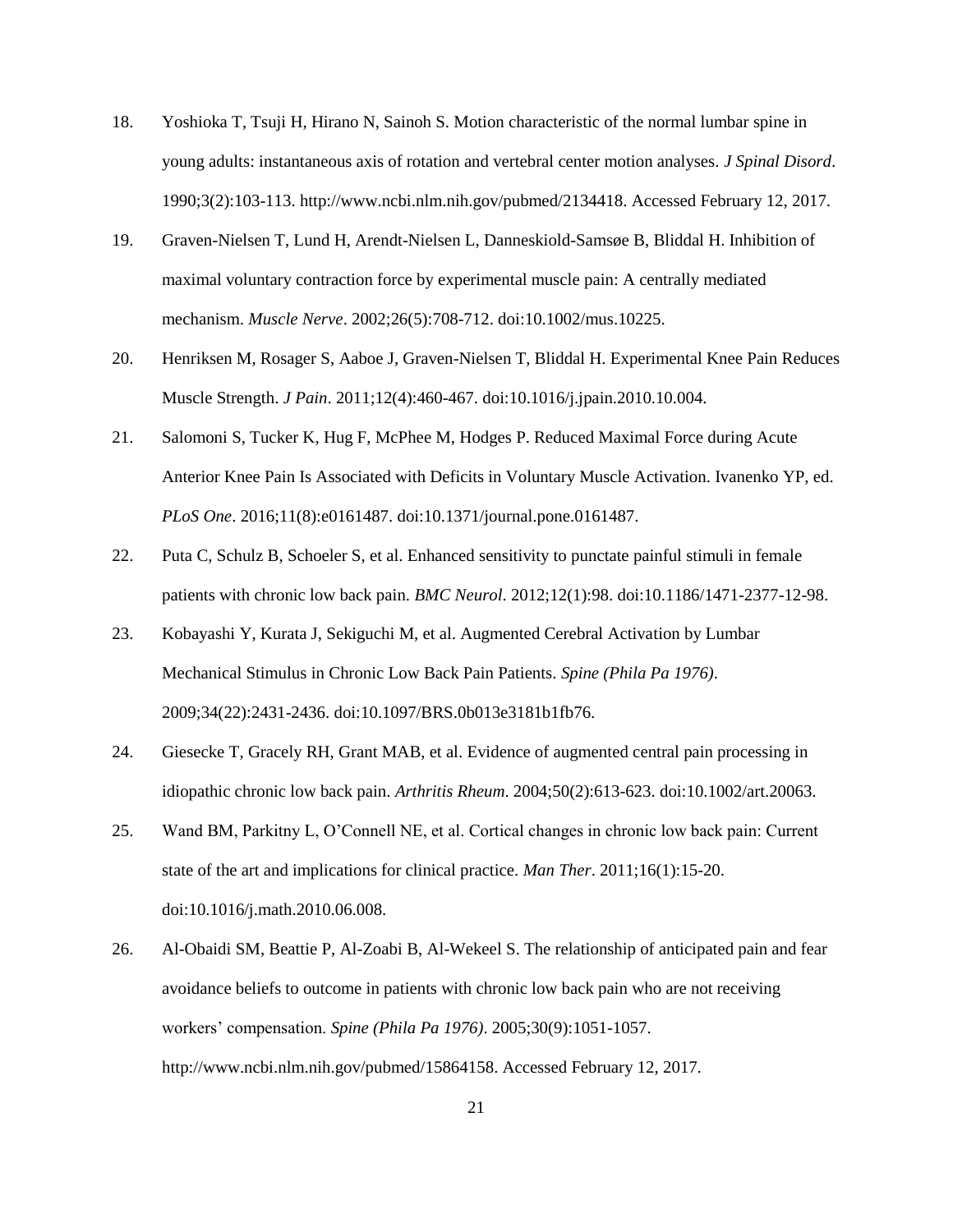- 27. Council JR, Ahern DK, Follick MJ, Kline CL. Expectancies and functional impairment in chronic low back pain. *Pain*. 1988;33(3):323-331. doi:10.1016/0304-3959(88)90291-6.
- 28. Crombez G, Vlaeyen JW, Heuts PH, Lysens R. Pain-related fear is more disabling than pain itself: evidence on the role of pain-related fear in chronic back pain disability. *Pain*. 1999;80(1-2):329- 339. http://www.ncbi.nlm.nih.gov/pubmed/10204746. Accessed August 27, 2017.
- 29. Beneck GJ, Baker LL, Kulig K. Spectral analysis of EMG using intramuscular electrodes reveals non-linear fatigability characteristics in persons with chronic low back pain. *J Electromyogr Kinesiol*. 2013;23(1):70-77. doi:10.1016/j.jelekin.2012.07.001.
- 30. Kankaanpää M, Laaksonen D, Taimela S, Kokko SM, Airaksinen O, Hänninen O. Age, sex, and body mass index as determinants of back and hip extensor fatigue in the isometric Sørensen back endurance test. *Arch Phys Med Rehabil*. 1998;79(9):1069-1075. http://www.ncbi.nlm.nih.gov/pubmed/9749686. Accessed February 12, 2017.
- 31. Alaranta H, Hurri H, Heliövaara M, Soukka A, Harju R. Non-dynamometric trunk performance tests: reliability and normative data. *Scand J Rehabil Med*. 1994;26(4):211-215. http://www.ncbi.nlm.nih.gov/pubmed/7878396. Accessed February 12, 2017.
- 32. Demoulin C, Vanderthommen M, Duysens C, Crielaard J-M. Spinal muscle evaluation using the Sorensen test: a critical appraisal of the literature. *Jt Bone Spine*. 2006;73(1):43-50. doi:10.1016/j.jbspin.2004.08.002.
- 33. Tucker K, Butler J, Graven-Nielsen T, Riek S, Hodges P. Motor Unit Recruitment Strategies Are Altered during Deep-Tissue Pain. *J Neurosci*. 2009;29(35):10820-10826. doi:10.1523/JNEUROSCI.5211-08.2009.
- 34. Abboud J, Nougarou F, Pagé I, Cantin V, Massicotte D, Descarreaux M. Trunk motor variability in patients with non-specific chronic low back pain. *Eur J Appl Physiol*. 2014;114(12):2645-2654. doi:10.1007/s00421-014-2985-8.
- 35. Klein AB, Snyder-Mackler L, Roy SH, DeLuca CJ. Comparison of spinal mobility and isometric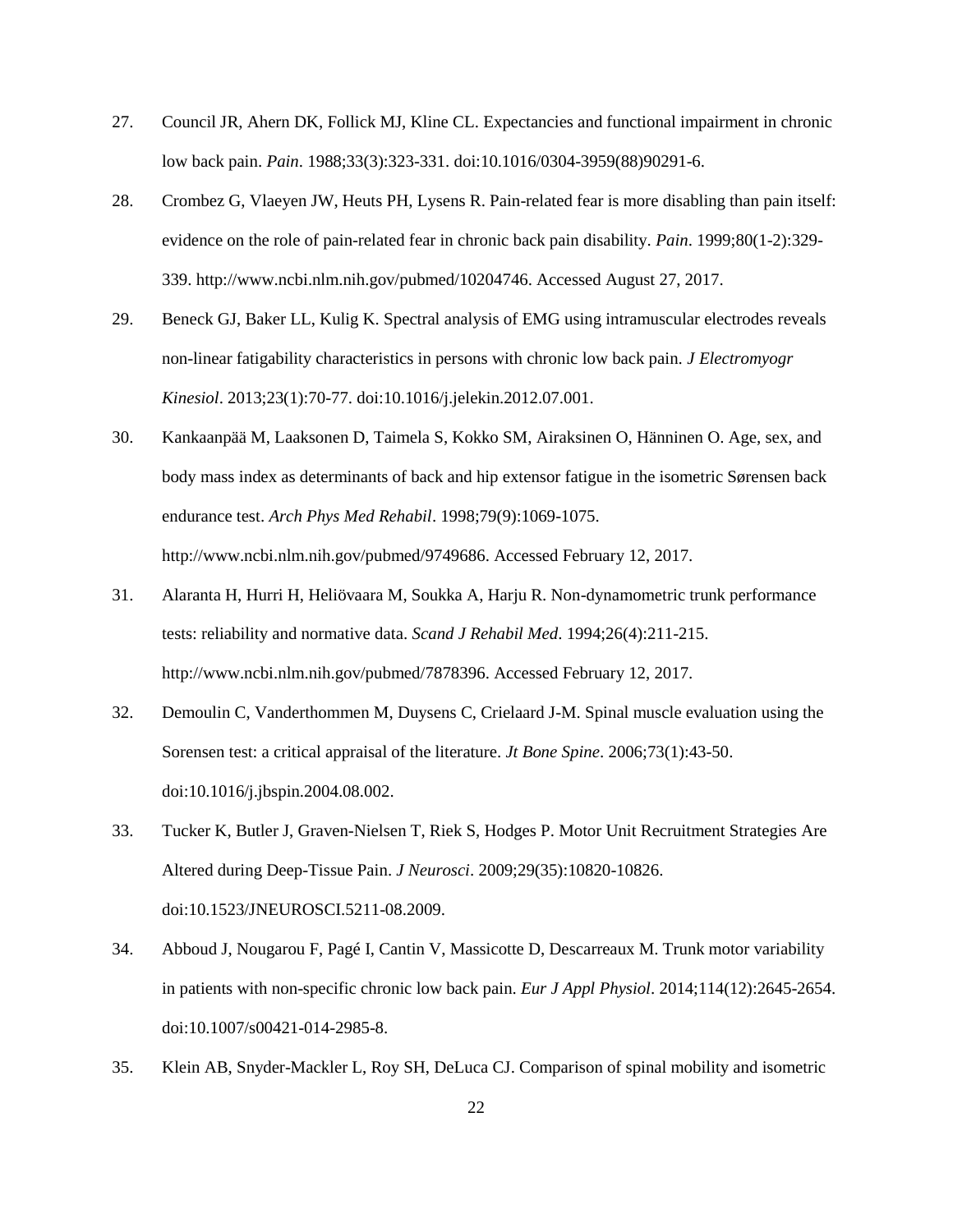trunk extensor forces with electromyographic spectral analysis in identifying low back pain. *Phys Ther*. 1991;71(6):445-454. http://www.ncbi.nlm.nih.gov/pubmed/1827921. Accessed February 13, 2017.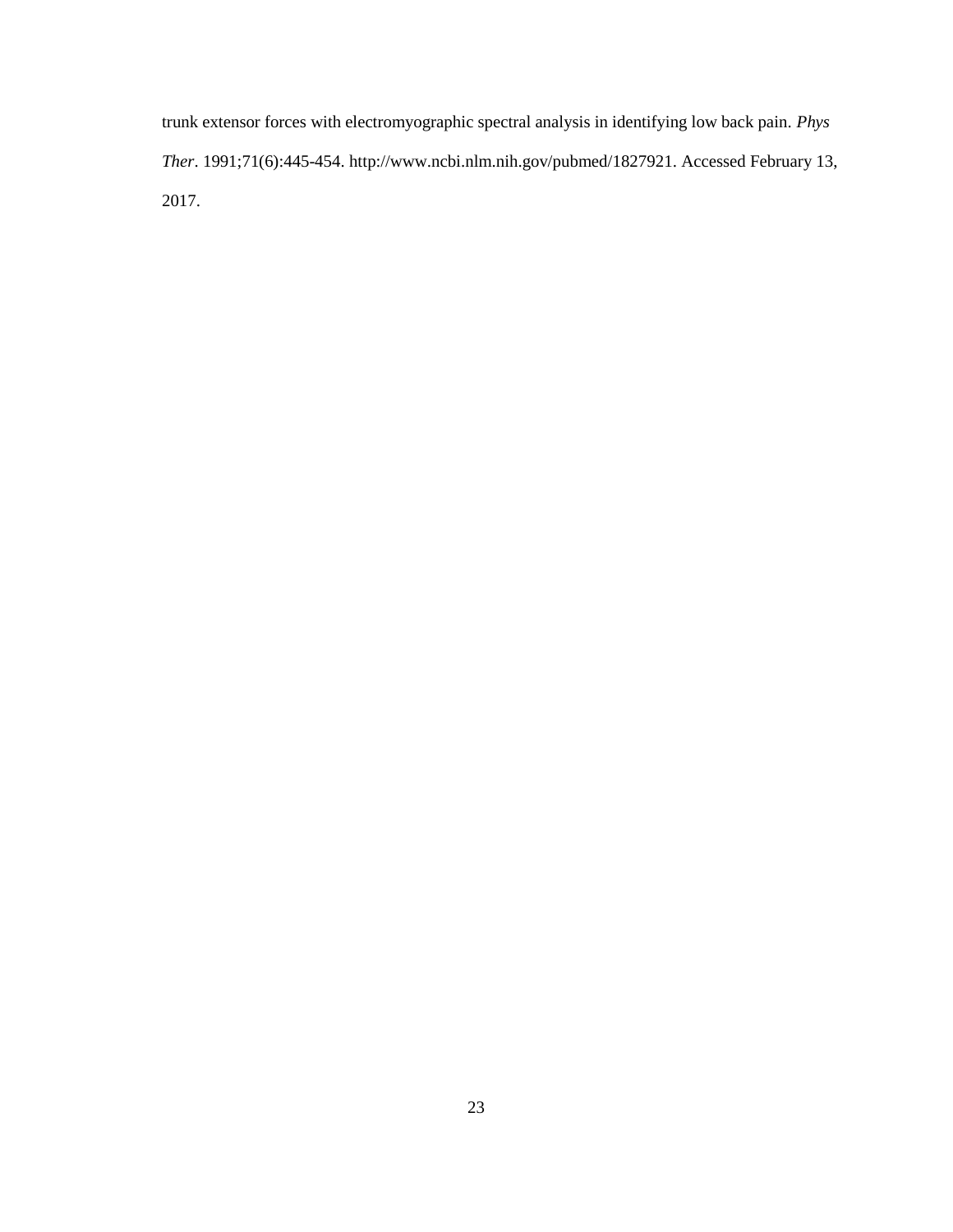#### CURRICULUM VITAE

#### **Anthony Duong**

anthonyduong111@gmail.com

#### **Education \_\_\_\_\_\_\_\_\_\_\_\_\_\_\_\_\_\_\_\_\_\_\_\_\_\_\_\_\_\_\_\_\_\_\_\_\_\_\_\_\_\_\_\_\_\_\_\_\_\_\_\_\_\_\_\_\_\_**

**University of Nevada, Las Vegas** – May 2018 Doctor of Physical Therapy – Expected May 2018

**University of Nevada, Reno** – May 2014 Bachelor of Science in Biology

#### **Professional Experience\_\_\_\_\_\_\_\_\_\_\_\_\_\_\_\_\_\_\_\_\_\_\_\_\_\_\_\_\_\_\_\_\_\_\_\_\_\_\_\_\_\_\_\_\_\_\_\_\_**

St. Rose Dominican - Sienna Campus, Henderson NV Acute Care January 2018 to March 2018

Active Physical Therapy – Reno, NV Outpatient October 2017 to December 2017

Heathsouth Rehabilitation Hospital of Henderson – Henderson, NV Inpatient Rehabilitation July 2017 to September 2017

Physical Therapy Specialist, Minden, NV Outpatient Orthopedic July 2016 to August 2016

#### **References\_\_\_\_\_\_\_\_\_\_\_\_\_\_\_\_\_\_\_\_\_\_\_\_\_\_\_\_\_\_\_\_\_\_\_\_\_\_\_\_\_\_\_\_\_\_\_\_\_\_\_\_\_\_\_\_\_\_**

Szu-Ping Lee, PT, PhD Assistant Professor, UNLV – Department of Physical Therapy (702)-895-3086 ● szu-ping.lee@unlv.edu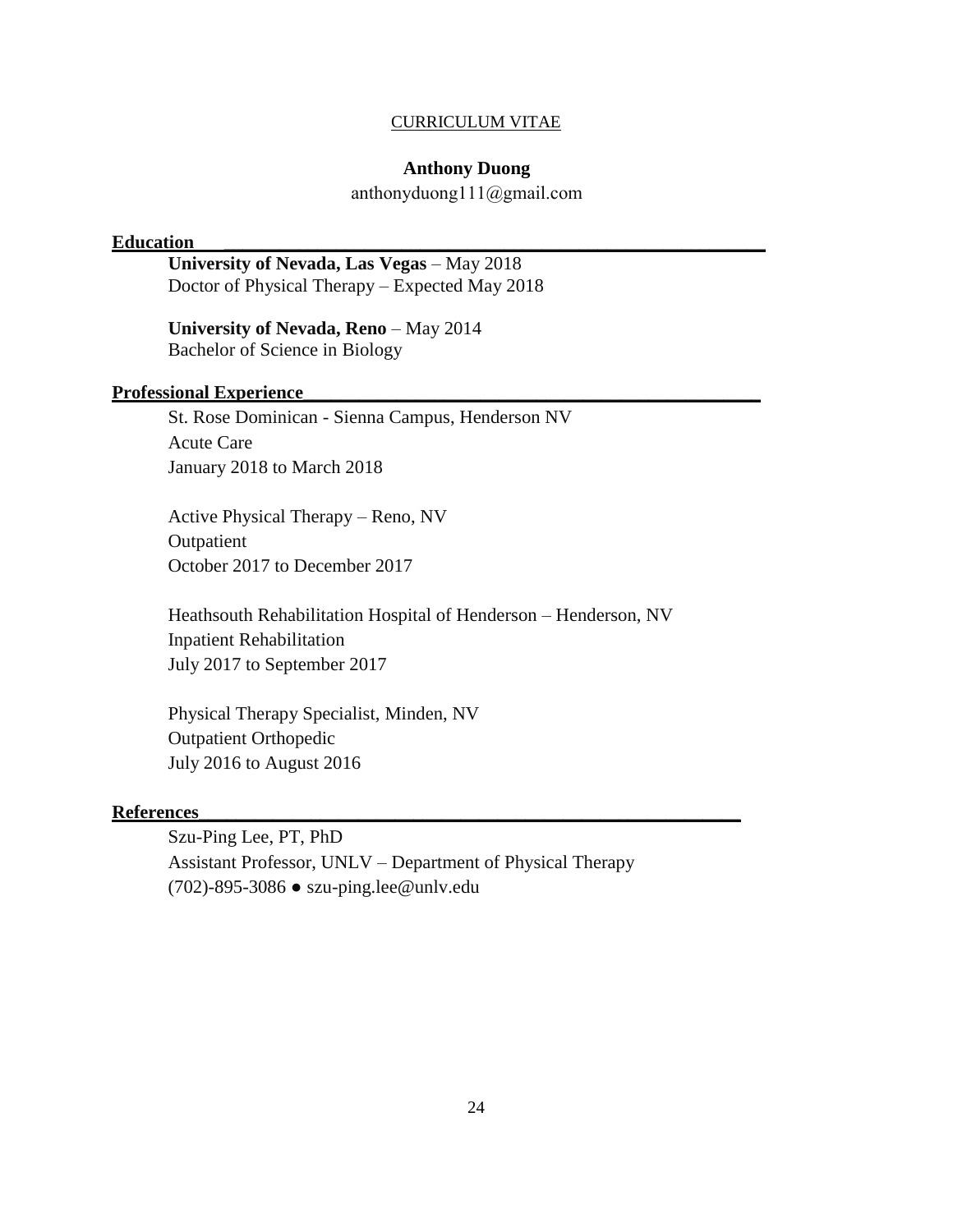#### **Vincent Dinglasan**

dinglas2@yahoo.com

#### **Education \_\_\_\_\_\_\_\_\_\_\_\_\_\_\_\_\_\_\_\_\_\_\_\_\_\_\_\_\_\_\_\_\_\_\_\_\_\_\_\_\_\_\_\_\_\_\_\_\_\_\_\_\_\_\_\_\_\_**

**University of Nevada, Las Vegas** – May 2018 Doctor of Physical Therapy – Expected May 2018

**University of Nevada, Las Vegas** – May 2015 Bachelor of Science in Kinesiology

#### **Professional Experience\_\_\_\_\_\_\_\_\_\_\_\_\_\_\_\_\_\_\_\_\_\_\_\_\_\_\_\_\_\_\_\_\_\_\_\_\_\_\_\_\_\_\_\_\_\_\_\_\_**

St. Rose Dominican - Sienna Campus, Henderson NV Acute Care January 2018 to March 2018

Boulder City Hospital – Boulder City, NV Outpatient October 2017 to December 2017

St. Rose Dominican - De Lima Campus – Las Vegas, NV Inpatient Rehabilitation July 2017 to September 2017

Kelly Hawkins Physical Therapy – Henderson, NV Outpatient Orthopedic July 2016 to August 2016

#### **References\_\_\_\_\_\_\_\_\_\_\_\_\_\_\_\_\_\_\_\_\_\_\_\_\_\_\_\_\_\_\_\_\_\_\_\_\_\_\_\_\_\_\_\_\_\_\_\_\_\_\_\_\_\_\_\_\_\_**

Szu-Ping Lee, PT, PhD Assistant Professor, UNLV – Department of Physical Therapy (702)-895-3086 ● szu-ping.lee@unlv.edu